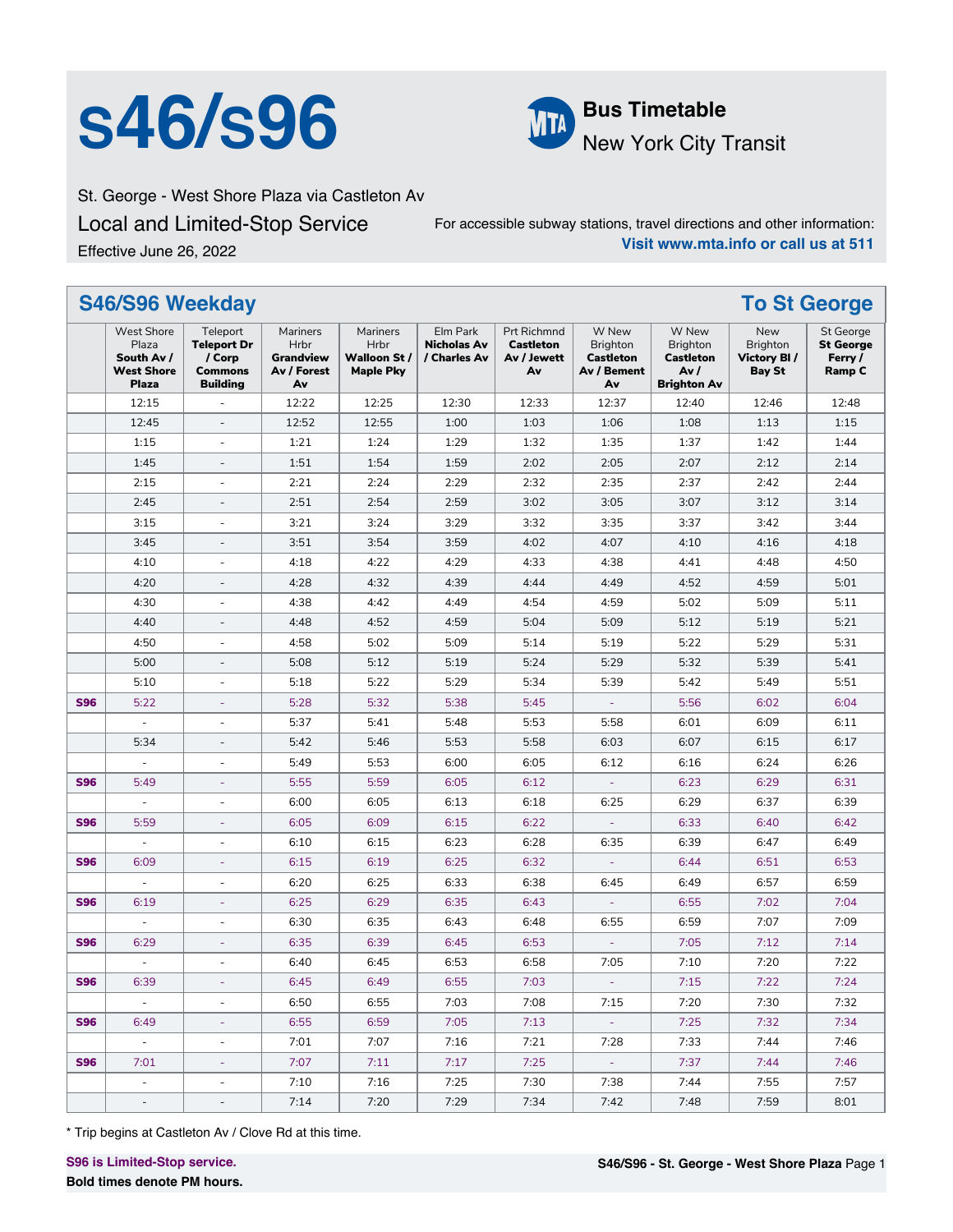|            | <b>West Shore</b><br>Plaza<br>South Av /<br><b>West Shore</b><br><b>Plaza</b> | Teleport<br><b>Teleport Dr</b><br>/ Corp<br><b>Commons</b><br><b>Building</b> | Mariners<br>Hrbr<br>Grandview<br>Av / Forest<br>A٧ | Mariners<br>Hrbr<br>Walloon St/<br><b>Maple Pky</b> | Elm Park<br>Nicholas Av<br>/ Charles Av | Prt Richmnd<br><b>Castleton</b><br>Av / Jewett<br>Av | W New<br>Brighton<br>Castleton<br>Av / Bement<br>Av | W New<br><b>Brighton</b><br><b>Castleton</b><br>Av/<br><b>Brighton Av</b> | New<br><b>Brighton</b><br>Victory BI/<br><b>Bay St</b> | St George<br><b>St George</b><br>Ferry /<br>Ramp C |
|------------|-------------------------------------------------------------------------------|-------------------------------------------------------------------------------|----------------------------------------------------|-----------------------------------------------------|-----------------------------------------|------------------------------------------------------|-----------------------------------------------------|---------------------------------------------------------------------------|--------------------------------------------------------|----------------------------------------------------|
| <b>S96</b> | 7:13                                                                          | 7:17                                                                          | 7:23                                               | 7:27                                                | 7:33                                    | 7:41                                                 |                                                     | 7:53                                                                      | 8:00                                                   | 8:02                                               |
|            | $\overline{\phantom{a}}$                                                      |                                                                               | 7:27                                               | 7:33                                                | 7:43                                    | 7:48                                                 | 7:56                                                | 8:02                                                                      | 8:13                                                   | 8:15                                               |
| <b>S96</b> | 7:25                                                                          | $\blacksquare$                                                                | 7:31                                               | 7:35                                                | 7:41                                    | 7:49                                                 | ÷                                                   | 8:01                                                                      | 8:07                                                   | 8:09                                               |
|            | $\sim$                                                                        | 7:29                                                                          | 7:38                                               | 7:44                                                | 7:54                                    | 7:59                                                 | 8:07                                                | 8:13                                                                      | 8:24                                                   | 8:26                                               |
| <b>S96</b> | 7:37                                                                          | 7:41                                                                          | 7:47                                               | 7:51                                                | 7:57                                    | 8:05                                                 | $\sim$                                              | 8:17                                                                      | 8:24                                                   | 8:26                                               |
|            | $\mathcal{L}^{\mathcal{L}}$                                                   | $\overline{\phantom{a}}$                                                      | $\sim$                                             | $\mathcal{L}_{\mathcal{A}}$                         | $\sim$                                  | $8:10*$                                              | 8:16                                                | 8:21                                                                      | 8:30                                                   | 8:32                                               |
|            | $\overline{\phantom{a}}$                                                      | $\overline{\phantom{a}}$                                                      | 7:53                                               | 7:59                                                | 8:09                                    | 8:14                                                 | 8:22                                                | 8:28                                                                      | 8:39                                                   | 8:41                                               |
| <b>S96</b> | 7:49                                                                          | 7:53                                                                          | 7:59                                               | 8:03                                                | 8:09                                    | 8:17                                                 |                                                     | 8:29                                                                      | 8:36                                                   | 8:38                                               |
|            | $\overline{\phantom{a}}$                                                      | $\overline{\phantom{a}}$                                                      | 8:05                                               | 8:11                                                | 8:21                                    | 8:26                                                 | 8:34                                                | 8:39                                                                      | 8:49                                                   | 8:51                                               |
| <b>S96</b> | 8:01                                                                          | 8:05                                                                          | 8:11                                               | 8:15                                                | 8:21                                    | 8:29                                                 | $\sim$                                              | 8:41                                                                      | 8:48                                                   | 8:50                                               |
|            | $\overline{\phantom{a}}$                                                      | $\overline{\phantom{a}}$                                                      | 8:17                                               | 8:23                                                | 8:33                                    | 8:39                                                 | 8:46                                                | 8:51                                                                      | 9:01                                                   | 9:03                                               |
| <b>S96</b> | 8:13                                                                          | $\equiv$                                                                      | 8:23                                               | 8:27                                                | 8:32                                    | 8:39                                                 | $\sim$                                              | 8:50                                                                      | 8:56                                                   | 8:58                                               |
|            | $\overline{\phantom{a}}$                                                      | 8:19                                                                          | 8:29                                               | 8:35                                                | 8:44                                    | 8:50                                                 | 8:57                                                | 9:02                                                                      | 9:12                                                   | 9:14                                               |
|            | 8:25                                                                          | $\bar{\phantom{a}}$                                                           | 8:35                                               | 8:40                                                | 8:49                                    | 8:55                                                 | 9:02                                                | 9:07                                                                      | 9:17                                                   | 9:19                                               |
|            | $\omega$                                                                      | 8:31                                                                          | 8:42                                               | 8:47                                                | 8:56                                    | 9:02                                                 | 9:09                                                | 9:14                                                                      | 9:24                                                   | 9:26                                               |
|            | 8:37                                                                          | $\overline{\phantom{a}}$                                                      | 8:48                                               | 8:53                                                | 9:02                                    | 9:08                                                 | 9:15                                                | 9:20                                                                      | 9:30                                                   | 9:32                                               |
|            | $\blacksquare$                                                                | 8:48                                                                          | 8:59                                               | 9:04                                                | 9:13                                    | 9:19                                                 | 9:26                                                | 9:31                                                                      | 9:40                                                   | 9:42                                               |
|            | 9:00                                                                          | $\overline{\phantom{a}}$                                                      | 9:11                                               | 9:16                                                | 9:25                                    | 9:31                                                 | 9:38                                                | 9:43                                                                      | 9:52                                                   | 9:54                                               |
|            | $\mathcal{L}_{\mathcal{A}}$                                                   | 9:12                                                                          | 9:23                                               | 9:28                                                | 9:37                                    | 9:43                                                 | 9:50                                                | 9:55                                                                      | 10:04                                                  | 10:06                                              |
|            | 9:24                                                                          | $\sim$                                                                        | 9:35                                               | 9:40                                                | 9:48                                    | 9:54                                                 | 10:01                                               | 10:06                                                                     | 10:15                                                  | 10:17                                              |
|            | $\omega$                                                                      | 9:36                                                                          | 9:45                                               | 9:50                                                | 9:58                                    | 10:04                                                | 10:11                                               | 10:16                                                                     | 10:25                                                  | 10:27                                              |
|            | 9:48                                                                          | $\overline{\phantom{a}}$                                                      | 9:57                                               | 10:02                                               | 10:10                                   | 10:16                                                | 10:23                                               | 10:28                                                                     | 10:37                                                  | 10:39                                              |
|            | $\overline{\phantom{a}}$                                                      | 10:00                                                                         | 10:09                                              | 10:14                                               | 10:22                                   | 10:28                                                | 10:35                                               | 10:40                                                                     | 10:49                                                  | 10:51                                              |
|            | 10:12                                                                         | $\overline{\phantom{a}}$                                                      | 10:21                                              | 10:26                                               | 10:34                                   | 10:40                                                | 10:47                                               | 10:52                                                                     | 11:01                                                  | 11:03                                              |
|            | $\overline{\phantom{a}}$                                                      | 10:24                                                                         | 10:33                                              | 10:38                                               | 10:46                                   | 10:52                                                | 10:59                                               | 11:04                                                                     | 11:13                                                  | 11:15                                              |
|            | 10:36                                                                         | $\overline{\phantom{a}}$                                                      | 10:45                                              | 10:50                                               | 10:58                                   | 11:04                                                | 11:11                                               | 11:16                                                                     | 11:25                                                  | 11:27                                              |
|            | $\overline{\phantom{a}}$                                                      | 10:48                                                                         | 10:57                                              | 11:02                                               | 11:10                                   | 11:16                                                | 11:23                                               | 11:28                                                                     | 11:37                                                  | 11:39                                              |
|            | 11:00                                                                         | $\overline{\phantom{a}}$                                                      | 11:09                                              | 11:14                                               | 11:22                                   | 11:28                                                | 11:35                                               | 11:40                                                                     | 11:49                                                  | 11:51                                              |
|            | $\omega$                                                                      | 11:12                                                                         | 11:21                                              | 11:26                                               | 11:34                                   | 11:40                                                | 11:47                                               | 11:52                                                                     | 12:01                                                  | 12:03                                              |
|            | 11:24                                                                         |                                                                               | 11:33                                              | 11:38                                               | 11:46                                   | 11:52                                                | 11:59                                               | 12:04                                                                     | 12:14                                                  | 12:16                                              |
|            | ÷,                                                                            | 11:36                                                                         | 11:45                                              | 11:50                                               | 11:58                                   | 12:04                                                | 12:12                                               | 12:17                                                                     | 12:27                                                  | 12:29                                              |
|            | 11:48                                                                         | $\sim$                                                                        | 11:57                                              | 12:02                                               | 12:11                                   | 12:17                                                | 12:25                                               | 12:30                                                                     | 12:40                                                  | 12:42                                              |
|            | $\sim$                                                                        | 12:00                                                                         | 12:10                                              | 12:15                                               | 12:24                                   | 12:30                                                | 12:38                                               | 12:43                                                                     | 12:53                                                  | 12:55                                              |
|            | 12:12                                                                         | $\sim$ $-$                                                                    | 12:22                                              | 12:27                                               | 12:36                                   | 12:42                                                | 12:50                                               | 12:55                                                                     | 1:05                                                   | 1:07                                               |
|            | $\omega_{\rm c}$                                                              | 12:24                                                                         | 12:34                                              | 12:39                                               | 12:48                                   | 12:54                                                | 1:02                                                | 1:07                                                                      | 1:17                                                   | 1:19                                               |
|            | 12:36                                                                         | $\sim$ $-$                                                                    | 12:46                                              | 12:51                                               | 1:00                                    | 1:06                                                 | 1:14                                                | 1:19                                                                      | 1:29                                                   | 1:31                                               |
|            | $\sim$                                                                        | 12:48                                                                         | 12:58                                              | 1:03                                                | 1:12                                    | 1:18                                                 | 1:26                                                | 1:31                                                                      | 1:41                                                   | 1:43                                               |
|            | 1:00                                                                          | $\sim$                                                                        | 1:10                                               | 1:15                                                | 1:24                                    | 1:30                                                 | 1:38                                                | 1:43                                                                      | 1:53                                                   | 1:55                                               |
|            | $\sim$                                                                        | 1:12                                                                          | 1:22                                               | 1:27                                                | 1:36                                    | 1:42                                                 | 1:50                                                | 1:55                                                                      | 2:05                                                   | 2:07                                               |
|            | 1:24                                                                          | $\sim$                                                                        | 1:34                                               | 1:39                                                | 1:48                                    | 1:54                                                 | 2:02                                                | 2:07                                                                      | 2:17                                                   | 2:19                                               |
|            | $\sim$                                                                        | 1:36                                                                          | 1:46                                               | 1:51                                                | 2:00                                    | 2:06                                                 | 2:14                                                | 2:19                                                                      | 2:29                                                   | 2:31                                               |
|            | 1:48                                                                          | $\sim$                                                                        | 1:58                                               | 2:03                                                | 2:12                                    | 2:18                                                 | 2:26                                                | 2:31                                                                      | 2:41                                                   | 2:43                                               |
|            | $\sim$                                                                        | 2:00                                                                          | 2:10                                               | 2:15                                                | 2:24                                    | 2:30                                                 | 2:38                                                | 2:43                                                                      | 2:53                                                   | 2:55                                               |
|            | 2:12                                                                          | $\sim$                                                                        | 2:22                                               | 2:27                                                | 2:36                                    | 2:42                                                 | 2:50                                                | 2:55                                                                      | 3:05                                                   | 3:07                                               |
|            | $\sim$                                                                        | 2:24                                                                          | 2:34                                               | 2:39                                                | 2:48                                    | 2:54                                                 | 3:02                                                | 3:07                                                                      | 3:17                                                   | 3:19                                               |
|            | 2:36                                                                          | $\sim$                                                                        | 2:46                                               | 2:51                                                | 3:00                                    | 3:06                                                 | 3:14                                                | 3:19                                                                      | 3:29                                                   | 3:31                                               |
|            | $\sim$                                                                        | 2:48                                                                          | 2:58                                               | 3:03                                                | 3:12                                    | 3:18                                                 | 3:26                                                | 3:31                                                                      | 3:41                                                   | 3:43                                               |
|            | 3:00                                                                          | $\sim$                                                                        | 3:10                                               | 3:15                                                | 3:24                                    | 3:30                                                 | 3:37                                                | 3:42                                                                      | 3:52                                                   | 3:54                                               |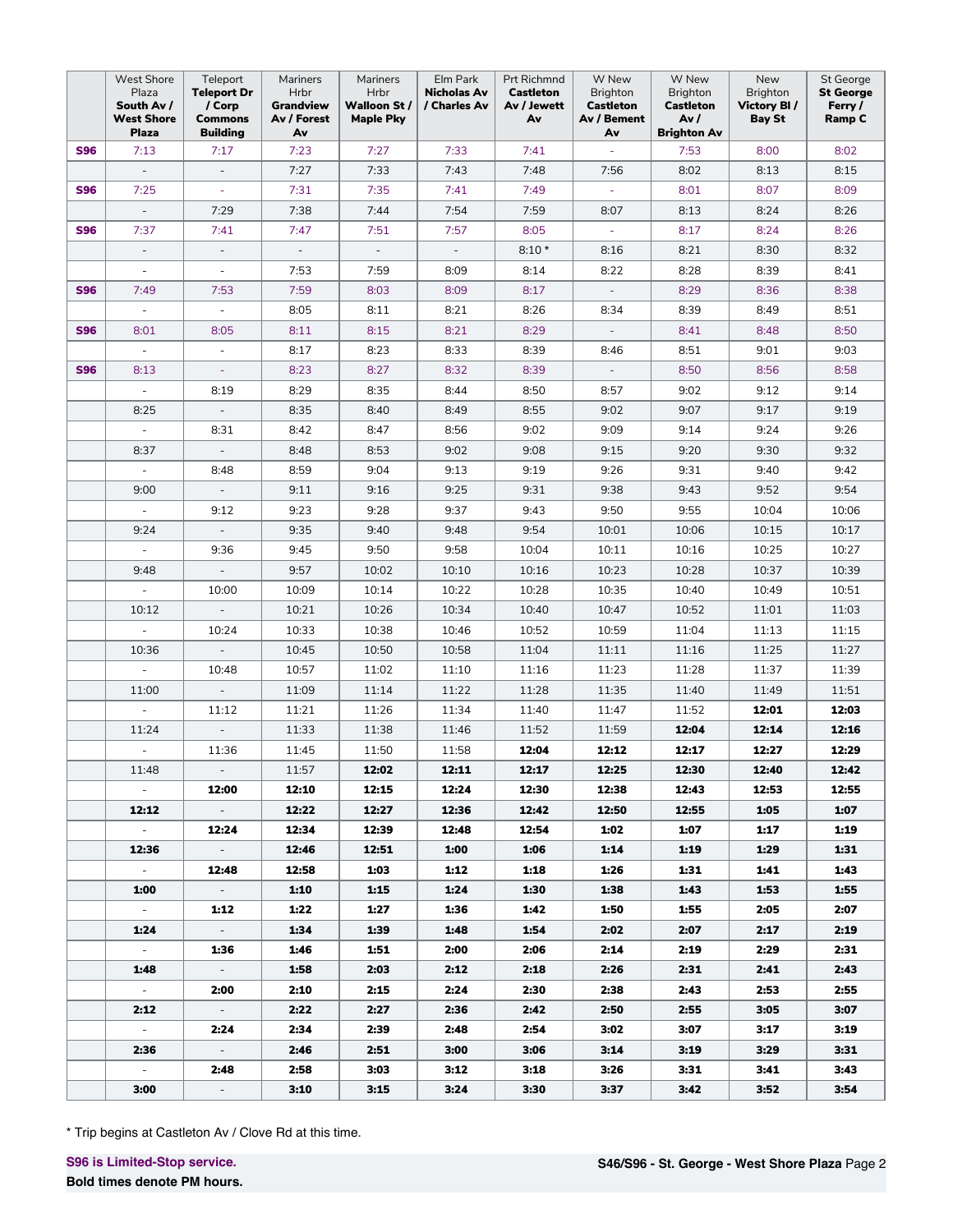| <b>West Shore</b><br>Plaza<br>South Av /<br><b>West Shore</b><br><b>Plaza</b> | Teleport<br><b>Teleport Dr</b><br>/ Corp<br><b>Commons</b><br><b>Building</b> | Mariners<br><b>Hrbr</b><br>Grandview<br>Av / Forest<br>A۷ | Mariners<br><b>Hrbr</b><br>Walloon St/<br><b>Maple Pky</b> | Elm Park<br><b>Nicholas Av</b><br>/ Charles Av | Prt Richmnd<br><b>Castleton</b><br>Av / Jewett<br>Av | W New<br>Brighton<br><b>Castleton</b><br>Av / Bement<br>Av | W New<br>Brighton<br><b>Castleton</b><br>Av /<br><b>Brighton Av</b> | New<br>Brighton<br>Victory BI/<br><b>Bay St</b> | St George<br><b>St George</b><br>Ferry /<br>Ramp C |
|-------------------------------------------------------------------------------|-------------------------------------------------------------------------------|-----------------------------------------------------------|------------------------------------------------------------|------------------------------------------------|------------------------------------------------------|------------------------------------------------------------|---------------------------------------------------------------------|-------------------------------------------------|----------------------------------------------------|
| $\frac{1}{2}$                                                                 | 3:12                                                                          | 3:22                                                      | 3:27                                                       | 3:36                                           | 3:41                                                 | 3:48                                                       | 3:53                                                                | 4:03                                            | 4:05                                               |
| 3:24                                                                          | $\overline{\phantom{a}}$                                                      | 3:34                                                      | 3:39                                                       | 3:47                                           | 3:52                                                 | 3:59                                                       | 4:04                                                                | 4:14                                            | 4:16                                               |
| $\blacksquare$                                                                | 3:36                                                                          | 3:45                                                      | 3:50                                                       | 3:58                                           | 4:03                                                 | 4:10                                                       | 4:15                                                                | 4:25                                            | 4:27                                               |
| 3:48                                                                          | $\overline{\phantom{a}}$                                                      | 3:57                                                      | 4:02                                                       | 4:10                                           | 4:15                                                 | 4:22                                                       | 4:27                                                                | 4:37                                            | 4:39                                               |
| $\blacksquare$                                                                | 4:00                                                                          | 4:09                                                      | 4:14                                                       | 4:22                                           | 4:27                                                 | 4:34                                                       | 4:39                                                                | 4:49                                            | 4:51                                               |
| 4:10                                                                          |                                                                               | 4:19                                                      | 4:24                                                       | 4:32                                           | 4:37                                                 | 4:44                                                       | 4:49                                                                | 4:59                                            | 5:01                                               |
| $\overline{\phantom{a}}$                                                      | 4:20                                                                          | 4:29                                                      | 4:34                                                       | 4:42                                           | 4:47                                                 | 4:54                                                       | 4:59                                                                | 5:09                                            | 5:11                                               |
| 4:30                                                                          | $\overline{\phantom{a}}$                                                      | 4:39                                                      | 4:44                                                       | 4:52                                           | 4:57                                                 | 5:04                                                       | 5:09                                                                | 5:19                                            | 5:21                                               |
| ÷.                                                                            | 4:40                                                                          | 4:49                                                      | 4:54                                                       | 5:02                                           | 5:07                                                 | 5:14                                                       | 5:19                                                                | 5:29                                            | 5:31                                               |
| 4:50                                                                          | $\overline{\phantom{a}}$                                                      | 4:59                                                      | 5:04                                                       | 5:12                                           | 5:17                                                 | 5:24                                                       | 5:29                                                                | 5:39                                            | 5:41                                               |
| $\blacksquare$                                                                | 5:00                                                                          | 5:09                                                      | 5:14                                                       | 5:22                                           | 5:27                                                 | 5:34                                                       | 5:39                                                                | 5:49                                            | 5:51                                               |
| 5:10                                                                          | $\overline{\phantom{a}}$                                                      | 5:19                                                      | 5:24                                                       | 5:32                                           | 5:37                                                 | 5:44                                                       | 5:49                                                                | 5:59                                            | 6:01                                               |
| $\Box$                                                                        | 5:20                                                                          | 5:29                                                      | 5:34                                                       | 5:42                                           | 5:47                                                 | 5:54                                                       | 5:59                                                                | 6:09                                            | 6:11                                               |
| 5:30                                                                          | $\overline{\phantom{a}}$                                                      | 5:39                                                      | 5:44                                                       | 5:52                                           | 5:57                                                 | 6:04                                                       | 6:09                                                                | 6:19                                            | 6:21                                               |
| $\overline{\phantom{a}}$                                                      | 5:44                                                                          | 5:53                                                      | 5:58                                                       | 6:06                                           | 6:11                                                 | 6:18                                                       | 6:23                                                                | 6:33                                            | 6:35                                               |
| 6:00                                                                          | $\overline{\phantom{a}}$                                                      | 6:09                                                      | 6:14                                                       | 6:22                                           | 6:27                                                 | 6:34                                                       | 6:39                                                                | 6:49                                            | 6:51                                               |
| $\overline{\phantom{a}}$                                                      | 6:14                                                                          | 6:23                                                      | 6:28                                                       | 6:36                                           | 6:41                                                 | 6:48                                                       | 6:53                                                                | 7:03                                            | 7:05                                               |
| 6:30                                                                          |                                                                               | 6:39                                                      | 6:44                                                       | 6:52                                           | 6:57                                                 | 7:04                                                       | 7:09                                                                | 7:19                                            | 7:21                                               |
| ÷,                                                                            | 6:44                                                                          | 6:53                                                      | 6:58                                                       | 7:06                                           | 7:11                                                 | 7:18                                                       | 7:23                                                                | 7:33                                            | 7:35                                               |
| 6:53                                                                          | 6:57                                                                          | 7:06                                                      | 7:11                                                       | 7:19                                           | 7:24                                                 | 7:31                                                       | 7:36                                                                | 7:45                                            | 7:47                                               |
| 7:10                                                                          | $\overline{\phantom{a}}$                                                      | 7:19                                                      | 7:24                                                       | 7:32                                           | 7:37                                                 | 7:43                                                       | 7:48                                                                | 7:57                                            | 7:59                                               |
| 7:23                                                                          | 7:27                                                                          | 7:36                                                      | 7:40                                                       | 7:47                                           | 7:52                                                 | 7:58                                                       | 8:03                                                                | 8:11                                            | 8:13                                               |
| 7:38                                                                          | 7:42                                                                          | 7:51                                                      | 7:55                                                       | 8:02                                           | 8:06                                                 | 8:12                                                       | 8:16                                                                | 8:24                                            | 8:26                                               |
| 7:53                                                                          | 7:57                                                                          | 8:06                                                      | 8:10                                                       | 8:17                                           | 8:21                                                 | 8:27                                                       | 8:31                                                                | 8:39                                            | 8:41                                               |
| 8:20                                                                          | $\overline{\phantom{a}}$                                                      | 8:28                                                      | 8:32                                                       | 8:39                                           | 8:43                                                 | 8:49                                                       | 8:53                                                                | 9:01                                            | 9:03                                               |
| 8:45                                                                          | $\overline{\phantom{a}}$                                                      | 8:53                                                      | 8:57                                                       | 9:04                                           | 9:08                                                 | 9:14                                                       | 9:18                                                                | 9:26                                            | 9:28                                               |
| 9:15                                                                          | ÷.                                                                            | 9:23                                                      | 9:27                                                       | 9:34                                           | 9:38                                                 | 9:44                                                       | 9:48                                                                | 9:56                                            | 9:58                                               |
| 9:45                                                                          | $\overline{\phantom{a}}$                                                      | 9:53                                                      | 9:57                                                       | 10:04                                          | 10:08                                                | 10:14                                                      | 10:18                                                               | 10:26                                           | 10:28                                              |
| 10:15                                                                         | $\overline{\phantom{a}}$                                                      | 10:23                                                     | 10:27                                                      | 10:34                                          | 10:38                                                | 10:43                                                      | 10:46                                                               | 10:53                                           | 10:55                                              |
| 10:45                                                                         | $\overline{\phantom{a}}$                                                      | 10:53                                                     | 10:57                                                      | 11:02                                          | 11:06                                                | 11:11                                                      | 11:14                                                               | 11:21                                           | 11:23                                              |
| 11:15                                                                         | $\overline{\phantom{a}}$                                                      | 11:23                                                     | 11:27                                                      | 11:32                                          | 11:36                                                | 11:41                                                      | 11:44                                                               | 11:51                                           | 11:53                                              |
| 11:45                                                                         | $\blacksquare$                                                                | 11:53                                                     | 11:57                                                      | 12:02                                          | 12:06                                                | 12:11                                                      | 12:14                                                               | 12:21                                           | 12:23                                              |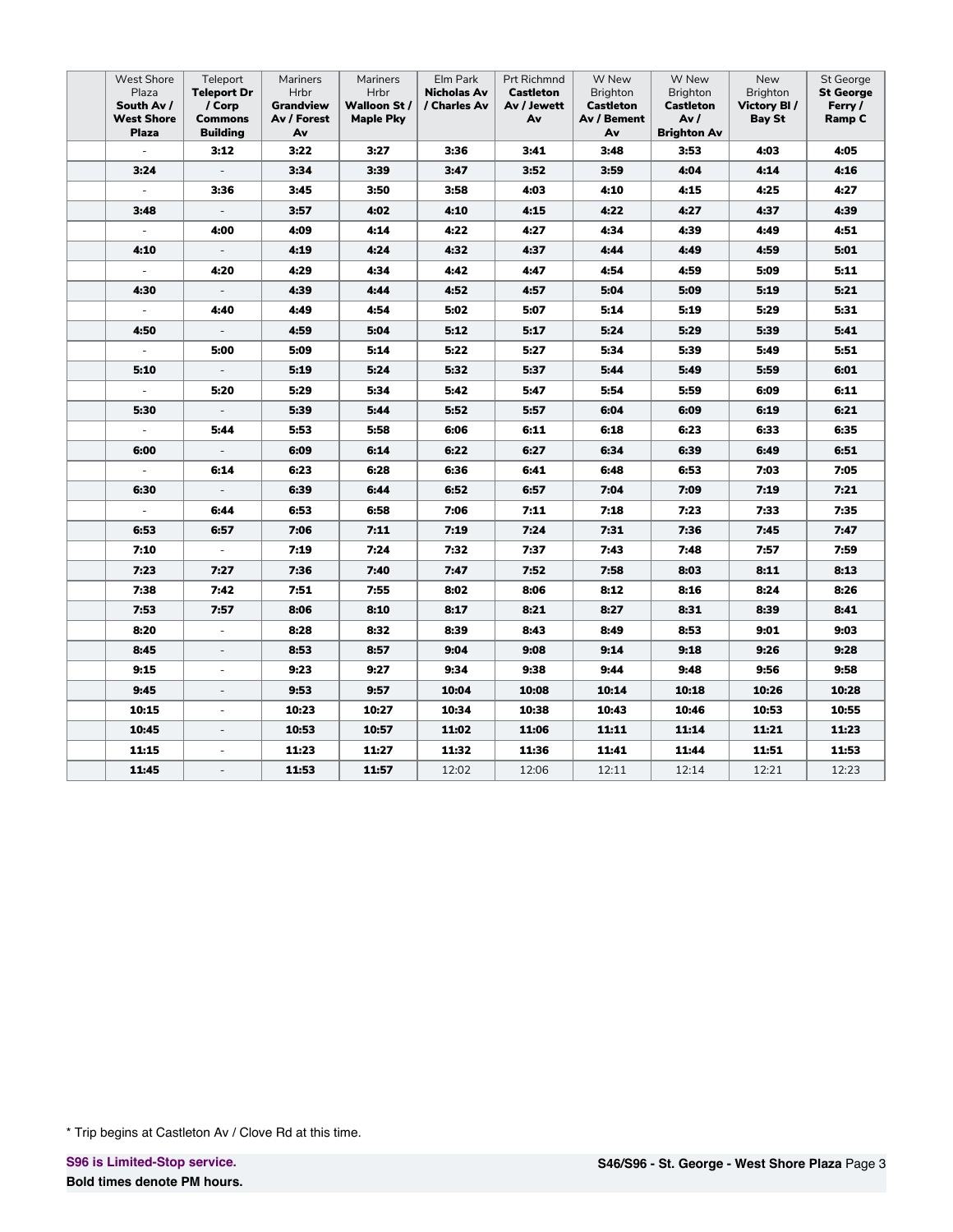| <b>S46/S96 Weekday</b>                                          |                                                               | <b>To West Shore Plaza</b>                                         |                                                                   |                                                      |                                               |                                                      |                                                           |                                                                           |                                                                               |
|-----------------------------------------------------------------|---------------------------------------------------------------|--------------------------------------------------------------------|-------------------------------------------------------------------|------------------------------------------------------|-----------------------------------------------|------------------------------------------------------|-----------------------------------------------------------|---------------------------------------------------------------------------|-------------------------------------------------------------------------------|
| St George<br><b>St George</b><br>Ferry /<br>Ramp C S46<br>& S96 | New<br><b>Brighton</b><br><b>Victory BI/</b><br><b>Bay St</b> | W New<br>Brighton<br><b>Castleton</b><br>Av/<br><b>Brighton Av</b> | W New<br><b>Brighton</b><br><b>Castleton</b><br>Av / Bement<br>Av | Prt Richmnd<br><b>Castleton</b><br>Av / Jewett<br>Av | Elm Park<br>Innis St / St<br><b>Joseph Av</b> | Mariners<br>Hrbr<br>Maple Pky /<br><b>Walloon St</b> | Mariners<br>Hrbr<br><b>Grandview</b><br>Av / Forest<br>Av | Teleport<br><b>Teleport Dr</b><br>/ Corp<br><b>Commons</b><br><b>Bldg</b> | <b>West Shore</b><br>Plaza<br>South Av /<br><b>West Shore</b><br><b>Plaza</b> |
| 12:00                                                           | 12:02                                                         | 12:09                                                              | 12:12                                                             | 12:17                                                | 12:21                                         | 12:26                                                | $\overline{\phantom{a}}$                                  | $\overline{\phantom{a}}$                                                  | 12:38                                                                         |
| 12:30                                                           | 12:32                                                         | 12:39                                                              | 12:42                                                             | 12:47                                                | 12:51                                         | 12:56                                                | $\frac{1}{2}$                                             | $\overline{\phantom{a}}$                                                  | 1:08                                                                          |
| 1:00                                                            | 1:02                                                          | 1:09                                                               | 1:12                                                              | 1:17                                                 | 1:21                                          | 1:26                                                 | ÷,                                                        | $\overline{\phantom{a}}$                                                  | 1:38                                                                          |
| 1:30                                                            | 1:32                                                          | 1:39                                                               | 1:42                                                              | 1:47                                                 | 1:51                                          | 1:56                                                 | $\overline{\phantom{a}}$                                  | $\overline{\phantom{a}}$                                                  | 2:08                                                                          |
| 2:00                                                            | 2:02                                                          | 2:08                                                               | 2:11                                                              | 2:14                                                 | 2:17                                          | 2:21                                                 | $\overline{\phantom{a}}$                                  | $\overline{\phantom{a}}$                                                  | 2:31                                                                          |
| 2:30                                                            | 2:32                                                          | 2:38                                                               | 2:41                                                              | 2:44                                                 | 2:47                                          | 2:51                                                 | $\overline{\phantom{a}}$                                  | $\overline{\phantom{a}}$                                                  | 3:01                                                                          |
| 3:00                                                            | 3:02                                                          | 3:08                                                               | 3:11                                                              | 3:14                                                 | 3:17                                          | 3:21                                                 |                                                           | ٠                                                                         | 3:31                                                                          |
| 3:30                                                            | 3:32                                                          | 3:38                                                               | 3:41                                                              | 3:44                                                 | 3:47                                          | 3:51                                                 | $\overline{a}$                                            | $\overline{a}$                                                            | 4:01                                                                          |
| 4:00                                                            | 4:02                                                          | 4:08                                                               | 4:11                                                              | 4:14                                                 | 4:17                                          | 4:21                                                 | ÷,                                                        | $\overline{\phantom{a}}$                                                  | 4:31                                                                          |
| 4:30                                                            | 4:32                                                          | 4:39                                                               | 4:42                                                              | 4:46                                                 | 4:50                                          | 4:55                                                 | $\overline{\phantom{a}}$                                  | $\overline{\phantom{a}}$                                                  | 5:07                                                                          |
| 5:00                                                            | 5:02                                                          | 5:09                                                               | 5:12                                                              | 5:16                                                 | 5:20                                          | 5:25                                                 | ä,                                                        | $\overline{\phantom{a}}$                                                  | 5:37                                                                          |
| 5:30                                                            | 5:32                                                          | 5:40                                                               | 5:44                                                              | 5:49                                                 | 5:55                                          | 6:01                                                 | $\overline{\phantom{a}}$                                  | $\overline{\phantom{a}}$                                                  | 6:14                                                                          |
| 6:00                                                            | 6:02                                                          | 6:10                                                               | 6:14                                                              | 6:19                                                 | 6:25                                          | 6:31                                                 | $\overline{\phantom{a}}$                                  | $\omega$                                                                  | 6:45                                                                          |
| 6:30                                                            | 6:33                                                          | 6:42                                                               | 6:47                                                              | 6:53                                                 | 7:00                                          | 7:08                                                 | L.                                                        | 7:22                                                                      | 7:25                                                                          |
| 6:45                                                            | 6:48                                                          | 6:57                                                               | 7:02                                                              | 7:08                                                 | 7:15                                          | 7:23                                                 | ÷                                                         | 7:37                                                                      | 7:41                                                                          |
| 7:00                                                            | 7:03                                                          | 7:12                                                               | 7:17                                                              | 7:23                                                 | 7:30                                          | 7:38                                                 | $\frac{1}{2}$                                             | ÷,                                                                        | 7:54                                                                          |
| 7:15                                                            | 7:18                                                          | 7:27                                                               | 7:32                                                              | 7:39                                                 | 7:46                                          | 7:54                                                 | ÷,                                                        | 8:10                                                                      | ÷,                                                                            |
| 7:25                                                            | 7:28                                                          | 7:37                                                               | 7:42                                                              | 7:49                                                 | 7:56                                          | 8:04                                                 | $\overline{\phantom{a}}$                                  | 8:20                                                                      | 8:24                                                                          |
| 7:35                                                            | 7:38                                                          | 7:48                                                               | 7:53                                                              | 8:00                                                 | 8:07                                          | 8:15                                                 | $\overline{\phantom{a}}$                                  | 8:31                                                                      | ä,                                                                            |
| 7:45                                                            | 7:48                                                          | 7:58                                                               | 8:03                                                              | 8:10                                                 | 8:17                                          | 8:25                                                 | L.                                                        | 8:41                                                                      | 8:45                                                                          |
| 7:55                                                            | 7:58                                                          | 8:08                                                               | 8:13                                                              | 8:20                                                 | 8:27                                          | 8:35                                                 | ä,                                                        |                                                                           | 8:49                                                                          |
| 8:05                                                            | 8:08                                                          | 8:18                                                               | 8:23                                                              | 8:30                                                 | 8:36                                          | 8:42                                                 | $\overline{a}$                                            | 8:56                                                                      | 9:00                                                                          |
| 8:15                                                            | 8:18                                                          | 8:28                                                               | 8:33                                                              | 8:40                                                 | 8:46                                          | 8:52                                                 | ÷,                                                        | 9:06                                                                      |                                                                               |
| 8:30                                                            | 8:33                                                          | 8:42                                                               | 8:47                                                              | 8:54                                                 | 9:00                                          | 9:06                                                 | $\blacksquare$                                            | $\overline{\phantom{a}}$                                                  | 9:20                                                                          |
| 8:45                                                            | 8:48                                                          | 8:57                                                               | 9:02                                                              | 9:09                                                 | 9:15                                          | 9:21                                                 | $\overline{\phantom{a}}$                                  | 9:35                                                                      | $\overline{\phantom{a}}$                                                      |
| 9:00                                                            | 9:03                                                          | 9:12                                                               | 9:17                                                              | 9:24                                                 | 9:30                                          | 9:36                                                 | $\overline{\phantom{a}}$                                  | $\overline{\phantom{a}}$                                                  | 9:50                                                                          |
| 9:15                                                            | 9:18                                                          | 9:27                                                               | 9:32                                                              | 9:39                                                 | 9:45                                          | 9:51                                                 | ä,                                                        | 10:05                                                                     |                                                                               |
| 9:25                                                            | 9:28                                                          | 9:37                                                               | 9:42                                                              | 9:49                                                 | 9:55                                          | 10:01                                                |                                                           | $\overline{a}$                                                            | 10:15                                                                         |
| 9:35                                                            | 9:38                                                          | 9:47                                                               | 9:52                                                              | 9:59                                                 | 10:05                                         | 10:11                                                |                                                           | 10:25                                                                     |                                                                               |
| 9:45                                                            | 9:48                                                          | 9:57                                                               | 10:02                                                             | 10:09                                                | 10:15                                         | 10:21                                                |                                                           |                                                                           | 10:35                                                                         |
| 9:57                                                            | 10:00                                                         | 10:09                                                              | 10:14                                                             | 10:21                                                | 10:27                                         | 10:33                                                | $\overline{\phantom{a}}$                                  | 10:47                                                                     | $\sim$                                                                        |
| 10:09                                                           | 10:12                                                         | 10:21                                                              | 10:26                                                             | 10:33                                                | 10:39                                         | 10:45                                                | $\overline{\phantom{a}}$                                  | $\sim$                                                                    | 10:59                                                                         |
| 10:21                                                           | 10:24                                                         | 10:33                                                              | 10:38                                                             | 10:45                                                | 10:51                                         | 10:57                                                | $\overline{\phantom{a}}$                                  | 11:11                                                                     | $\sim$                                                                        |
| 10:33                                                           | 10:36                                                         | 10:45                                                              | 10:50                                                             | 10:57                                                | 11:03                                         | 11:09                                                | $\overline{\phantom{a}}$                                  | $\sim$                                                                    | 11:22                                                                         |
| 10:45                                                           | 10:48                                                         | 10:57                                                              | 11:02                                                             | 11:08                                                | 11:14                                         | 11:20                                                |                                                           | 11:33                                                                     | $\sim$                                                                        |
| 10:57                                                           | 11:00                                                         | 11:09                                                              | 11:14                                                             | 11:20                                                | 11:26                                         | 11:32                                                |                                                           | $\sim$                                                                    | 11:45                                                                         |
|                                                                 |                                                               |                                                                    |                                                                   |                                                      |                                               |                                                      | $\overline{\phantom{a}}$                                  |                                                                           |                                                                               |
| 11:09                                                           | 11:12                                                         | 11:21                                                              | 11:26                                                             | 11:32                                                | 11:38                                         | 11:44                                                | ۰                                                         | 11:57                                                                     | $\sim$                                                                        |
| 11:21                                                           | 11:24                                                         | 11:33                                                              | 11:38                                                             | 11:44                                                | 11:50                                         | 11:56                                                | ۰.                                                        | $\sim$                                                                    | 12:09                                                                         |
| 11:33                                                           | 11:36                                                         | 11:45                                                              | 11:50                                                             | 11:56                                                | 12:02                                         | 12:08                                                | $\overline{\phantom{a}}$                                  | 12:21                                                                     | $\sim$                                                                        |
| 11:45                                                           | 11:48                                                         | 11:57                                                              | 12:02                                                             | 12:08                                                | 12:14                                         | 12:20                                                | $\overline{\phantom{a}}$                                  | $\sim$                                                                    | 12:33                                                                         |
| 11:57                                                           | 12:00                                                         | 12:09                                                              | 12:14                                                             | 12:20                                                | 12:26                                         | 12:32                                                | $\overline{\phantom{a}}$                                  | 12:47                                                                     | $\sim$                                                                        |
| 12:09                                                           | 12:12                                                         | 12:21                                                              | 12:26                                                             | 12:32                                                | 12:39                                         | 12:45                                                |                                                           | $\sim$                                                                    | 1:00                                                                          |
| 12:21                                                           | 12:24                                                         | 12:33                                                              | 12:38                                                             | 12:46                                                | 12:53                                         | 12:59                                                | $\overline{\phantom{a}}$                                  | 1:14                                                                      | $\sim$                                                                        |
| 12:33                                                           | 12:36                                                         | 12:45                                                              | 12:50                                                             | 12:58                                                | 1:05                                          | 1:11                                                 | $\overline{\phantom{a}}$                                  | $\sim$                                                                    | 1:26                                                                          |
| 12:45                                                           | 12:48                                                         | 12:57                                                              | 1:02                                                              | 1:10                                                 | 1:17                                          | 1:23                                                 | ۰.                                                        | 1:38                                                                      | $\sim$                                                                        |
| 12:57                                                           | 1:00                                                          | 1:09                                                               | 1:14                                                              | 1:22                                                 | 1:29                                          | 1:35                                                 | $\sim$                                                    | $\sim$                                                                    | 1:52                                                                          |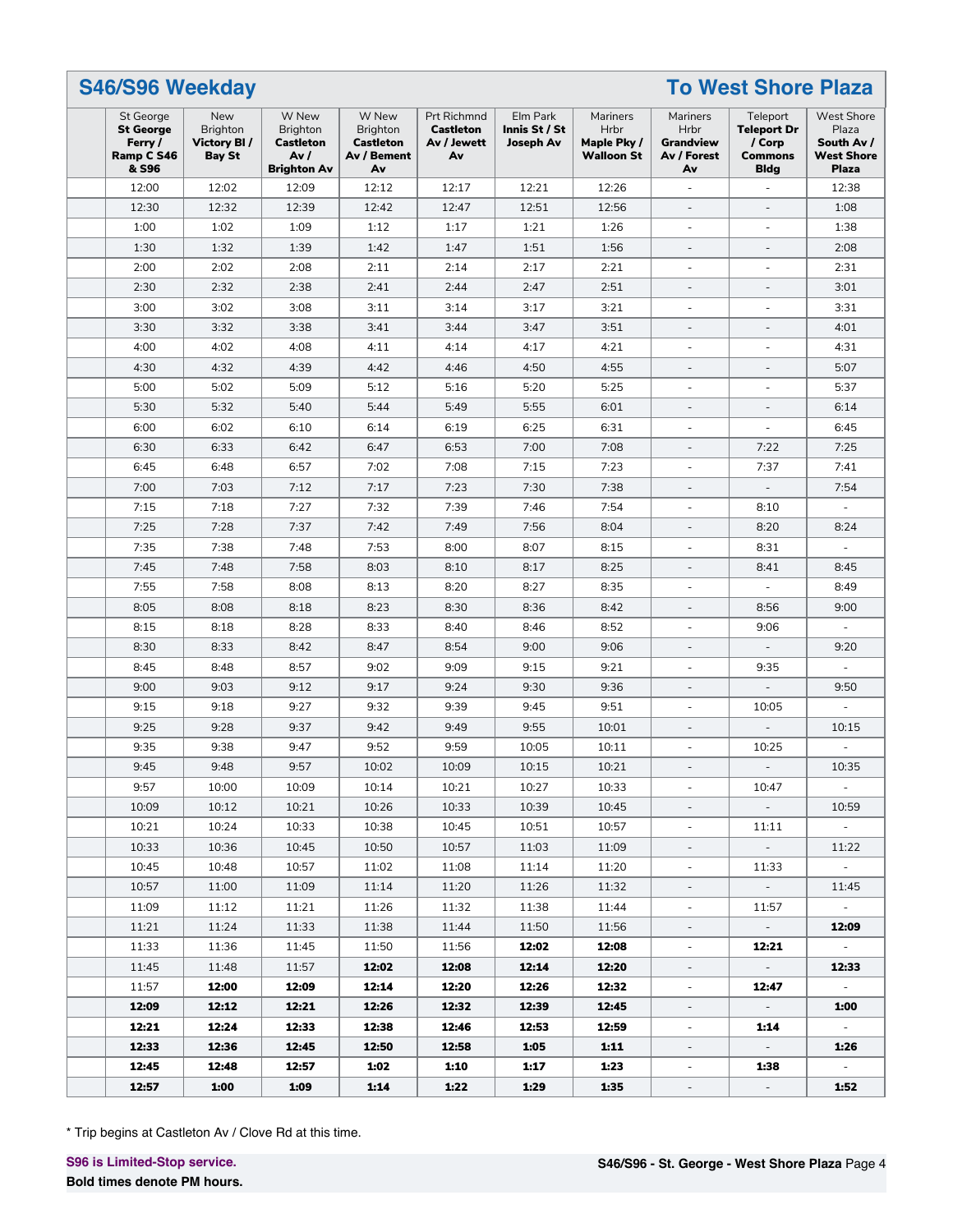|            | St George<br><b>St George</b><br>Ferry /<br>Ramp C S46<br>& S96 | New<br><b>Brighton</b><br>Victory BI/<br><b>Bay St</b> | W New<br><b>Brighton</b><br><b>Castleton</b><br>Av/<br><b>Brighton Av</b> | W New<br><b>Brighton</b><br><b>Castleton</b><br>Av / Bement<br>Av | Prt Richmnd<br><b>Castleton</b><br>Av / Jewett<br>Av | Elm Park<br>Innis St / St<br><b>Joseph Av</b> | Mariners<br>Hrbr<br>Maple Pky /<br><b>Walloon St</b> | Mariners<br>Hrbr<br>Grandview<br>Av / Forest<br>Av | Teleport<br><b>Teleport Dr</b><br>/ Corp<br><b>Commons</b><br><b>Bldg</b> | <b>West Shore</b><br>Plaza<br>South Av /<br>West Shore<br><b>Plaza</b> |
|------------|-----------------------------------------------------------------|--------------------------------------------------------|---------------------------------------------------------------------------|-------------------------------------------------------------------|------------------------------------------------------|-----------------------------------------------|------------------------------------------------------|----------------------------------------------------|---------------------------------------------------------------------------|------------------------------------------------------------------------|
|            | 1:09                                                            | 1:12                                                   | 1:21                                                                      | 1:26                                                              | 1:34                                                 | 1:41                                          | 1:48                                                 | $\overline{\phantom{a}}$                           | 2:05                                                                      | ÷.                                                                     |
|            | 1:21                                                            | 1:24                                                   | 1:33                                                                      | 1:38                                                              | 1:47                                                 | 1:54                                          | 2:01                                                 | $\overline{\phantom{a}}$                           | $\overline{\phantom{a}}$                                                  | 2:18                                                                   |
|            | 1:33                                                            | 1:36                                                   | 1:46                                                                      | 1:51                                                              | 2:00                                                 | 2:07                                          | 2:14                                                 | L.                                                 | 2:31                                                                      | $\overline{\phantom{a}}$                                               |
|            | 1:45                                                            | 1:48                                                   | 1:58                                                                      | 2:03                                                              | 2:12                                                 | 2:19                                          | 2:26                                                 | $\overline{a}$                                     | $\overline{\phantom{a}}$                                                  | 2:43                                                                   |
|            | 2:00                                                            | 2:03                                                   | 2:13                                                                      | 2:18                                                              | 2:27                                                 | 2:34                                          | 2:41                                                 | $\overline{\phantom{a}}$                           | 2:58                                                                      | $\overline{\phantom{a}}$                                               |
|            | 2:10                                                            | 2:13                                                   | 2:23                                                                      | 2:28                                                              | 2:37                                                 | 2:44                                          | 2:51                                                 | $\overline{\phantom{a}}$                           | $\overline{\phantom{a}}$                                                  | 3:08                                                                   |
|            | 2:20                                                            | 2:23                                                   | 2:33                                                                      | 2:38                                                              | 2:47                                                 | 2:54                                          | 3:01                                                 | $\blacksquare$                                     | 3:18                                                                      | $\mathcal{L}_{\mathcal{A}}$                                            |
|            | 2:30                                                            | 2:33                                                   | 2:43                                                                      | 2:48                                                              | 2:57                                                 | 3:04                                          | 3:11                                                 | $\overline{\phantom{a}}$                           | $\overline{\phantom{a}}$                                                  | 3:28                                                                   |
|            | 2:40                                                            | 2:43                                                   | 2:53                                                                      | 2:58                                                              | 3:07                                                 | 3:14                                          | 3:21                                                 | $\overline{\phantom{a}}$                           | 3:38                                                                      | $\overline{\phantom{a}}$                                               |
|            | 2:50                                                            | 2:53                                                   | 3:03                                                                      | 3:08                                                              | 3:17                                                 | 3:24                                          | 3:31                                                 | $\overline{\phantom{a}}$                           | $\overline{\phantom{a}}$                                                  | 3:48                                                                   |
|            | 3:00                                                            | 3:03                                                   | 3:13                                                                      | 3:18                                                              | 3:27                                                 | 3:34                                          | 3:41                                                 | $\overline{\phantom{a}}$                           | 3:58                                                                      | $\overline{\phantom{a}}$                                               |
|            | 3:10                                                            | 3:13                                                   | 3:23                                                                      | 3:28                                                              | 3:37                                                 | 3:44                                          | 3:51                                                 | $\overline{\phantom{a}}$                           | $\overline{\phantom{a}}$                                                  | 4:08                                                                   |
|            | 3:20                                                            | 3:23                                                   | 3:33                                                                      | 3:38                                                              | 3:47                                                 | 3:54                                          | 4:01                                                 | $\overline{\phantom{a}}$                           | 4:15                                                                      | $\overline{\phantom{a}}$                                               |
|            | 3:30                                                            | 3:33                                                   | 3:43                                                                      | 3:48                                                              | 3:57                                                 | 4:04                                          | 4:10                                                 | $\overline{\phantom{a}}$                           | $\overline{\phantom{a}}$                                                  | 4:24                                                                   |
|            | 3:40                                                            | 3:43                                                   | 3:53                                                                      | 3:58                                                              | 4:07                                                 | 4:14                                          | 4:20                                                 | $\blacksquare$                                     | 4:34                                                                      | $\overline{\phantom{a}}$                                               |
|            | 3:50                                                            | 3:53                                                   | 4:03                                                                      | 4:08                                                              | 4:16                                                 | 4:23                                          | 4:29                                                 | $\overline{\phantom{a}}$                           | $\overline{\phantom{a}}$                                                  | 4:43                                                                   |
| <b>S96</b> | 4:00                                                            | 4:02                                                   | $\omega$                                                                  | $\omega$                                                          | 4:17                                                 | 4:24                                          | 4:31                                                 | ä,                                                 | 4:45                                                                      | 4:48                                                                   |
|            | 4:03                                                            | 4:06                                                   | 4:15                                                                      | 4:20                                                              | 4:28                                                 | 4:35                                          | 4:41                                                 | 4:45                                               | $\overline{\phantom{a}}$                                                  | $\overline{\phantom{a}}$                                               |
|            | 4:15                                                            | 4:18                                                   | 4:27                                                                      | 4:32                                                              | 4:40                                                 | 4:47                                          | 4:53                                                 | $\overline{\phantom{a}}$                           | 5:07                                                                      | $\overline{\phantom{a}}$                                               |
| <b>S96</b> | 4:30                                                            | 4:32                                                   | ÷                                                                         | ÷                                                                 | 4:47                                                 | 4:54                                          | 5:01                                                 | $\equiv$                                           | $\pm$                                                                     | 5:15                                                                   |
| <b>S96</b> | 4:31                                                            | 4:33                                                   | $\omega$                                                                  | $\omega$                                                          | 4:48                                                 | 4:55                                          | 5:02                                                 | $\equiv$                                           | 5:16                                                                      | 5:19                                                                   |
|            | 4:34                                                            | 4:37                                                   | 4:46                                                                      | 4:51                                                              | 4:59                                                 | 5:06                                          | 5:12                                                 | $\overline{\phantom{a}}$                           | $\overline{\phantom{a}}$                                                  | 5:26                                                                   |
| <b>S96</b> | 4:50                                                            | 4:52                                                   | $\omega$                                                                  | $\omega$                                                          | 5:07                                                 | 5:14                                          | 5:21                                                 | $\omega$                                           | 5:35                                                                      | ÷.                                                                     |
|            | 4:53                                                            | 4:56                                                   | 5:05                                                                      | 5:10                                                              | 5:18                                                 | 5:25                                          | 5:31                                                 | $\overline{\phantom{a}}$                           | $\overline{\phantom{a}}$                                                  | 5:45                                                                   |
|            | 5:00                                                            | 5:03                                                   | 5:12                                                                      | 5:17                                                              | 5:25                                                 | 5:32                                          | 5:38                                                 | 5:42                                               | $\overline{\phantom{a}}$                                                  | $\overline{\phantom{a}}$                                               |
| <b>S96</b> | 5:10                                                            | 5:12                                                   | ÷                                                                         | $\blacksquare$                                                    | 5:27                                                 | 5:34                                          | 5:40                                                 | Ξ                                                  | ÷                                                                         | 5:53                                                                   |
| <b>S96</b> | 5:11                                                            | 5:13                                                   | ä,                                                                        | $\omega$                                                          | 5:28                                                 | 5:35                                          | 5:41                                                 | $\omega$                                           | $\omega$                                                                  | 5:54                                                                   |
|            | 5:14                                                            | 5:17                                                   | 5:26                                                                      | 5:31                                                              | 5:39                                                 | 5:46                                          | 5:52                                                 | $\overline{\phantom{a}}$                           | 6:06                                                                      | $\overline{\phantom{a}}$                                               |
|            | 5:15                                                            | 5:18                                                   | 5:27                                                                      | 5:32                                                              | 5:40                                                 | 5:47                                          | 5:53                                                 | $\overline{\phantom{a}}$                           | 6:07                                                                      | $\overline{\phantom{a}}$                                               |
| <b>S96</b> | 5:30                                                            | 5:32                                                   | $\Box$                                                                    | $\omega$                                                          | 5:46                                                 | 5:52                                          | 5:58                                                 | $\omega$                                           | ÷                                                                         | 6:11                                                                   |
|            | 5:33                                                            | 5:36                                                   | 5:45                                                                      | 5:50                                                              | 5:58                                                 | 6:05                                          | 6:11                                                 | 6:15                                               | ä,                                                                        |                                                                        |
| <b>S96</b> | 5:45                                                            | 5:47                                                   |                                                                           |                                                                   | 6:01                                                 | 6:07                                          | 6:13                                                 |                                                    | 6:26                                                                      | 6:29                                                                   |
|            | 5:48                                                            | 5:51                                                   | 6:00                                                                      | 6:04                                                              | 6:10                                                 | 6:16                                          | 6:22                                                 | 6:26                                               | $\sim$                                                                    | $\sim$                                                                 |
|            | 5:50                                                            | 5:53                                                   | 6:02                                                                      | 6:06                                                              | 6:12                                                 | 6:18                                          | 6:24                                                 | $\sim$                                             | 6:37                                                                      | $\sim$                                                                 |
| <b>S96</b> | 6:00                                                            | 6:02                                                   | $\sim$ $-$                                                                | $\sim$ $\sim$                                                     | 6:16                                                 | 6:22                                          | 6:28                                                 | $\sim$ $\sim$                                      | 6:41                                                                      | 6:44                                                                   |
|            | 6:03                                                            | 6:05                                                   | 6:14                                                                      | 6:18                                                              | 6:24                                                 | 6:30                                          | 6:36                                                 | 6:40                                               | e)                                                                        | $\sim$                                                                 |
| <b>S96</b> | 6:15                                                            | 6:17                                                   | $\sim 10$                                                                 | $\sim 10$                                                         | 6:31                                                 | 6:37                                          | 6:43                                                 | $\sim 10^{-1}$                                     | a.                                                                        | 6:56                                                                   |
|            | 6:18                                                            | 6:20                                                   | 6:29                                                                      | 6:33                                                              | 6:39                                                 | 6:45                                          | 6:51                                                 | 6:55                                               |                                                                           | $\sim$                                                                 |
|            | 6:20                                                            | 6:22                                                   | 6:31                                                                      | 6:35                                                              | 6:41                                                 | 6:47                                          | 6:53                                                 | $\sim$                                             | $\overline{\phantom{a}}$                                                  | 7:06                                                                   |
| <b>S96</b> | 6:30                                                            | 6:32                                                   | $\sigma_{\rm eff}$                                                        | $\sim$ $\sim$                                                     | 6:46                                                 | 6:52                                          | 6:58                                                 | $\sigma_{\rm c}$                                   | $\sigma_{\rm c}$                                                          | 7:11                                                                   |
|            | 6:33                                                            | 6:35                                                   | 6:44                                                                      | 6:48                                                              | 6:54                                                 | 7:00                                          | 7:06                                                 | $\sim$                                             | 7:19                                                                      | $\sim$                                                                 |
| <b>S96</b> | 6:45                                                            | 6:47                                                   | $\sim$ $\sim$                                                             | $\sim 10$                                                         | 7:01                                                 | 7:07                                          | 7:13                                                 | $\sim$                                             | $\omega_{\rm{eff}}$                                                       | 7:26                                                                   |
|            | 6:48                                                            | 6:50                                                   | 6:59                                                                      | 7:03                                                              | 7:09                                                 | 7:15                                          | 7:21                                                 | $\mathcal{L}_{\mathcal{A}}$                        | $\overline{\phantom{a}}$                                                  | 7:34                                                                   |
| <b>S96</b> | 7:00                                                            | 7:02                                                   | $\sim 10$                                                                 | $\sim$ $\sim$                                                     | 7:16                                                 | 7:22                                          | 7:28                                                 | $\sim$                                             | ÷                                                                         | 7:41                                                                   |
|            | 7:03                                                            | 7:05                                                   | 7:14                                                                      | 7:18                                                              | 7:24                                                 | 7:30                                          | 7:36                                                 |                                                    |                                                                           | 7:49                                                                   |
| <b>S96</b> | 7:15                                                            | 7:17                                                   | $\sim 10$                                                                 | $\sim 10$                                                         | 7:31                                                 | 7:37                                          | 7:43                                                 | ÷.                                                 | ÷.                                                                        | 7:56                                                                   |
|            | 7:18                                                            | 7:20                                                   | 7:29                                                                      | 7:33                                                              | 7:39                                                 | 7:45                                          | 7:51                                                 | $\overline{\phantom{a}}$                           | $\overline{\phantom{a}}$                                                  | 8:04                                                                   |
|            | 7:30                                                            | 7:32                                                   | 7:41                                                                      | 7:45                                                              | 7:51                                                 | 7:57                                          | 8:03                                                 | $\overline{\phantom{a}}$                           | $\overline{\phantom{a}}$                                                  | 8:16                                                                   |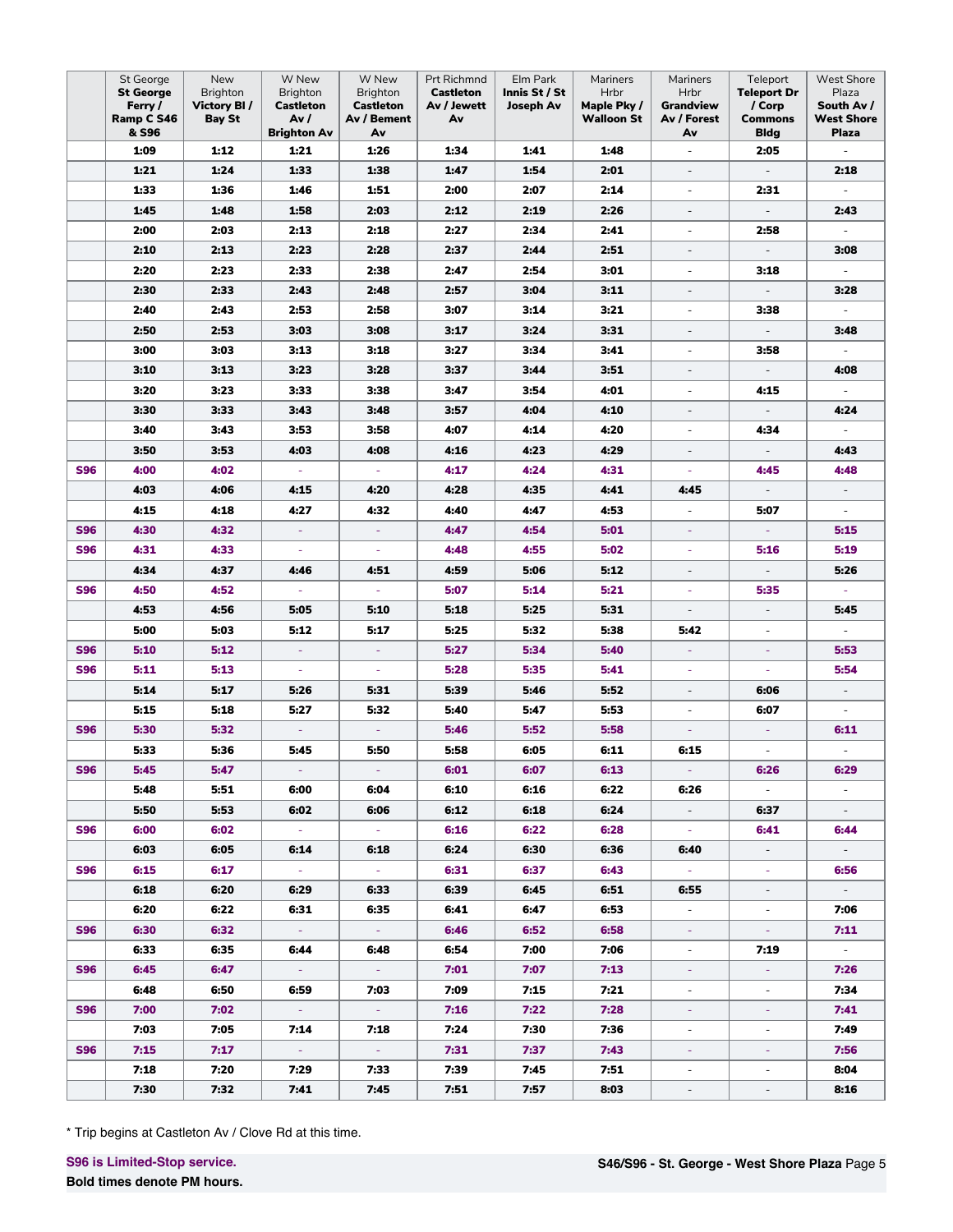|            | <b>St George</b> | <b>New</b>      | W New              | W New            | <b>Prt Richmnd</b> | Elm Park      | Mariners          | Mariners                 | Teleport                 | <b>West Shore</b> |
|------------|------------------|-----------------|--------------------|------------------|--------------------|---------------|-------------------|--------------------------|--------------------------|-------------------|
|            | <b>St George</b> | <b>Brighton</b> | <b>Brighton</b>    | <b>Brighton</b>  | Castleton          | Innis St / St | Hrbr              | <b>Hrbr</b>              | <b>Teleport Dr</b>       | Plaza             |
|            | Ferry /          | Victory BI/     | <b>Castleton</b>   | <b>Castleton</b> | Av / Jewett        | Joseph Av     | Maple Pky /       | <b>Grandview</b>         | / Corp                   | South Av /        |
|            | Ramp C S46       | <b>Bay St</b>   | Av/                | Av / Bement      | Av                 |               | <b>Walloon St</b> | Av / Forest              | <b>Commons</b>           | <b>West Shore</b> |
|            | & S96            |                 | <b>Brighton Av</b> | Av               |                    |               |                   | Av                       | <b>Bldg</b>              | <b>Plaza</b>      |
| <b>S96</b> | 7:50             | 7:52            |                    |                  | 8:06               | 8:12          | 8:18              | ÷.                       |                          | 8:31              |
|            | 7:55             | 7:57            | 8:06               | 8:10             | 8:16               | 8:22          | 8:28              | $\overline{\phantom{0}}$ | $\overline{\phantom{a}}$ | 8:41              |
| <b>S96</b> | 8:10             | 8:12            | ÷                  |                  | 8:26               | 8:32          | 8:38              | ÷.                       | ÷                        | 8:50              |
|            | 8:13             | 8:15            | 8:24               | 8:28             | 8:34               | 8:38          | 8:43              | $\sim$                   | $\overline{\phantom{a}}$ | 8:54              |
|            | 8:20             | 8:22            | 8:31               | 8:35             | 8:40               | 8:44          | 8:49              | $\overline{a}$           | $\sim$                   | 9:00              |
| <b>S96</b> | 8:30             | 8:32            | $\equiv$           | $\omega$         | 8:44               | 8:49          | 8:55              | ÷                        | ٠                        | 9:07              |
|            | 8:33             | 8:35            | 8:43               | 8:47             | 8:52               | 8:56          | 9:01              | 9:05                     | ٠                        | $\sim$            |
| <b>S96</b> | 9:00             | 9:02            | ÷                  |                  | 9:14               | 9:19          | 9:25              | ÷.                       | ٠                        | 9:37              |
|            | 9:03             | 9:05            | 9:13               | 9:17             | 9:22               | 9:26          | 9:31              | 9:35                     | $\sim$                   | $\sim$            |
| <b>S96</b> | 9:30             | 9:32            | ÷.                 |                  | 9:44               | 9:49          | 9:55              | ÷.                       | ٠                        | 10:07             |
|            | 9:33             | 9:35            | 9:43               | 9:47             | 9:52               | 9:56          | 10:01             | 10:05                    | $\overline{\phantom{a}}$ | $\sim$            |
| <b>S96</b> | 10:00            | 10:02           | ÷                  | ÷.               | 10:14              | 10:19         | 10:25             | ÷.                       | $\overline{\phantom{a}}$ | 10:37             |
|            | 10:03            | 10:05           | 10:13              | 10:17            | 10:22              | 10:26         | 10:31             | 10:35                    | ٠                        | ÷.                |
|            | 10:30            | 10:32           | 10:40              | 10:44            | 10:49              | 10:53         | 10:58             | $\overline{\phantom{a}}$ | $\overline{\phantom{a}}$ | 11:09             |
| <b>S96</b> | 11:00            | 11:02           | $\sim$             | ÷.               | 11:14              | 11:19         | 11:25             | a.                       | ٠                        | 11:37             |
|            | 11:03            | 11:05           | 11:13              | 11:17            | 11:22              | 11:26         | 11:31             | $\overline{\phantom{0}}$ | $\overline{\phantom{a}}$ | 11:42             |
|            | 11:30            | 11:32           | 11:40              | 11:44            | 11:49              | 11:53         | 11:58             | $\overline{a}$           | ٠                        | 12:09             |

<sup>\*</sup> Trip begins at Castleton Av / Clove Rd at this time.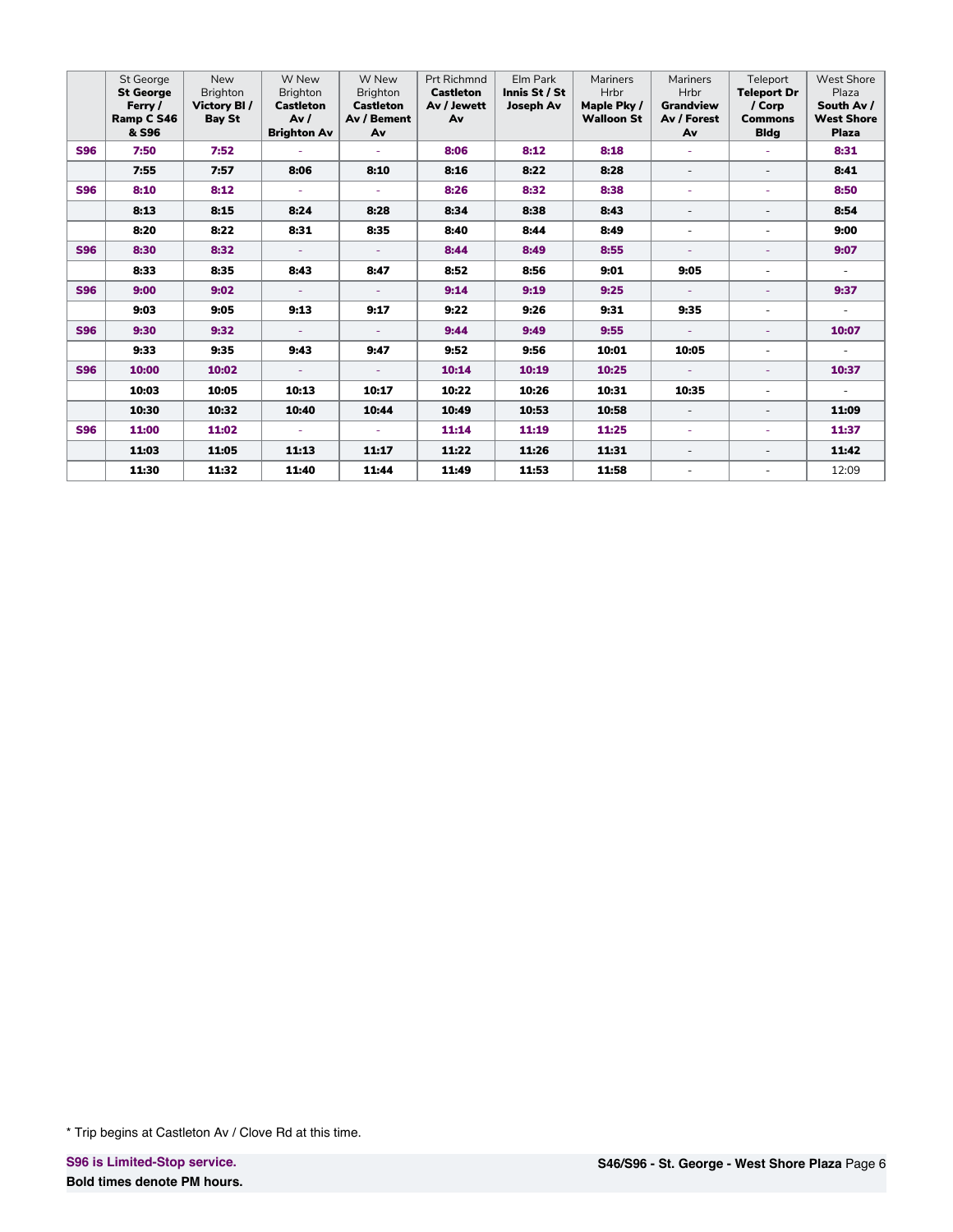| <b>S46/S96 Saturday</b><br><b>To St George</b>                                |                                                     |                                                   |                                                |                                                          |                                                                |                                                                  |                                                     |                                                           |  |  |  |
|-------------------------------------------------------------------------------|-----------------------------------------------------|---------------------------------------------------|------------------------------------------------|----------------------------------------------------------|----------------------------------------------------------------|------------------------------------------------------------------|-----------------------------------------------------|-----------------------------------------------------------|--|--|--|
| <b>West Shore</b><br>Plaza<br>South Av /<br><b>West Shore</b><br><b>Plaza</b> | Mariners Hrbr<br><b>Grandview Av</b><br>/ Forest Av | Mariners Hrbr<br>Walloon St /<br><b>Maple Pky</b> | Elm Park<br>Nicholas Av /<br><b>Charles Av</b> | <b>Prt Richmnd</b><br>Castleton Av /<br><b>Jewett Av</b> | W New<br><b>Brighton</b><br>Castleton Av /<br><b>Bement Av</b> | W New<br><b>Brighton</b><br>Castleton Av /<br><b>Brighton Av</b> | New Brighton<br><b>Victory BI/</b><br><b>Bay St</b> | <b>St George</b><br><b>St George</b><br>Ferry / Ramp<br>c |  |  |  |
| 12:15                                                                         | 12:22                                               | 12:26                                             | 12:31                                          | 12:35                                                    | 12:39                                                          | 12:42                                                            | 12:48                                               | 12:50                                                     |  |  |  |
| 12:45                                                                         | 12:52                                               | 12:56                                             | 1:01                                           | 1:05                                                     | 1:09                                                           | 1:12                                                             | 1:18                                                | 1:20                                                      |  |  |  |
| 1:15                                                                          | 1:22                                                | 1:26                                              | 1:31                                           | 1:35                                                     | 1:39                                                           | 1:42                                                             | 1:48                                                | 1:50                                                      |  |  |  |
| 1:45                                                                          | 1:52                                                | 1:56                                              | 2:01                                           | 2:04                                                     | 2:08                                                           | 2:10                                                             | 2:15                                                | 2:17                                                      |  |  |  |
| 2:15                                                                          | 2:21                                                | 2:24                                              | 2:29                                           | 2:32                                                     | 2:36                                                           | 2:38                                                             | 2:43                                                | 2:45                                                      |  |  |  |
| 2:45                                                                          | 2:51                                                | 2:54                                              | 2:59                                           | 3:02                                                     | 3:06                                                           | 3:08                                                             | 3:13                                                | 3:15                                                      |  |  |  |
| 3:15                                                                          | 3:21                                                | 3:24                                              | 3:29                                           | 3:32                                                     | 3:36                                                           | 3:38                                                             | 3:43                                                | 3:45                                                      |  |  |  |
| 3:45                                                                          | 3:51                                                | 3:54                                              | 3:59                                           | 4:02                                                     | 4:06                                                           | 4:08                                                             | 4:14                                                | 4:16                                                      |  |  |  |
| 4:15                                                                          | 4:22                                                | 4:26                                              | 4:32                                           | 4:35                                                     | 4:40                                                           | 4:43                                                             | 4:50                                                | 4:52                                                      |  |  |  |
| 4:45                                                                          | 4:52                                                | 4:56                                              | 5:03                                           | 5:06                                                     | 5:11                                                           | 5:14                                                             | 5:21                                                | 5:23                                                      |  |  |  |
| 5:15                                                                          | 5:22                                                | 5:26                                              | 5:33                                           | 5:36                                                     | 5:41                                                           | 5:44                                                             | 5:51                                                | 5:53                                                      |  |  |  |
| 5:40                                                                          | 5:47                                                | 5:51                                              | 5:58                                           | 6:01                                                     | 6:07                                                           | 6:11                                                             | 6:19                                                | 6:21                                                      |  |  |  |
| 5:55                                                                          | 6:02                                                | 6:06                                              | 6:13                                           | 6:17                                                     | 6:23                                                           | 6:27                                                             | 6:35                                                | 6:37                                                      |  |  |  |
| 6:10                                                                          | 6:17                                                | 6:21                                              | 6:28                                           | 6:32                                                     | 6:38                                                           | 6:42                                                             | 6:50                                                | 6:52                                                      |  |  |  |
| 6:25                                                                          | 6:32                                                | 6:36                                              | 6:43                                           | 6:47                                                     | 6:53                                                           | 6:57                                                             | 7:05                                                | 7:07                                                      |  |  |  |
| 6:40                                                                          | 6:47                                                | 6:51                                              | 6:58                                           | 7:02                                                     | 7:08                                                           | 7:12                                                             | 7:20                                                | 7:22                                                      |  |  |  |
| 6:55                                                                          | 7:02                                                | 7:06                                              | 7:13                                           | 7:17                                                     | 7:23                                                           | 7:27                                                             | 7:35                                                | 7:37                                                      |  |  |  |
| 7:10                                                                          | 7:17                                                | 7:21                                              | 7:28                                           | 7:32                                                     | 7:38                                                           | 7:42                                                             | 7:50                                                | 7:52                                                      |  |  |  |
| 7:25                                                                          | 7:32                                                | 7:36                                              | 7:43                                           | 7:47                                                     | 7:53                                                           | 7:57                                                             | 8:05                                                | 8:07                                                      |  |  |  |
| 7:40                                                                          | 7:47                                                | 7:51                                              | 7:58                                           | 8:02                                                     | 8:08                                                           | 8:12                                                             | 8:20                                                | 8:22                                                      |  |  |  |
| 7:55                                                                          | 8:02                                                | 8:06                                              | 8:13                                           | 8:17                                                     | 8:23                                                           | 8:27                                                             | 8:35                                                | 8:37                                                      |  |  |  |
| 8:10                                                                          | 8:17                                                | 8:21                                              | 8:28                                           | 8:32                                                     | 8:38                                                           | 8:42                                                             | 8:51                                                | 8:53                                                      |  |  |  |
| 8:25                                                                          | 8:32                                                | 8:36                                              | 8:44                                           | 8:49                                                     | 8:55                                                           | 8:59                                                             | 9:08                                                | 9:10                                                      |  |  |  |
| 8:35                                                                          | 8:43                                                | 8:47                                              | 8:55                                           | 9:00                                                     | 9:06                                                           | 9:10                                                             | 9:19                                                | 9:21                                                      |  |  |  |
| 8:50                                                                          | 8:58                                                | 9:02                                              | 9:10                                           | 9:15                                                     | 9:21                                                           | 9:25                                                             | 9:34                                                | 9:36                                                      |  |  |  |
| 9:05                                                                          | 9:13                                                | 9:17                                              | 9:25                                           | 9:30                                                     | 9:36                                                           | 9:40                                                             | 9:49                                                | 9:51                                                      |  |  |  |
| 9:20                                                                          | 9:28                                                | 9:32                                              | 9:40                                           | 9:45                                                     | 9:51                                                           | 9:55                                                             | 10:04                                               | 10:06                                                     |  |  |  |
| 9:35                                                                          | 9:43                                                | 9:47                                              | 9:55                                           | 10:00                                                    | 10:06                                                          | 10:10                                                            | 10:19                                               | 10:21                                                     |  |  |  |
| 9:50                                                                          | 9:58                                                | 10:02                                             | 10:10                                          | 10:15                                                    | 10:21                                                          | 10:25                                                            | 10:34                                               | 10:36                                                     |  |  |  |
| 10:05                                                                         | 10:13                                               | 10:17                                             | 10:25                                          | 10:30                                                    | 10:36                                                          | 10:40                                                            | 10:49                                               | 10:51                                                     |  |  |  |
| 10:20                                                                         | 10:28                                               | 10:32                                             | 10:40                                          | 10:45                                                    | 10:51                                                          | 10:55                                                            | 11:04                                               | 11:06                                                     |  |  |  |
| 10:35                                                                         | 10:43                                               | 10:47                                             | 10:55                                          | 11:00                                                    | 11:07                                                          | 11:12                                                            | 11:21                                               | 11:23                                                     |  |  |  |
| 10:50                                                                         | 10:58                                               | 11:02                                             | 11:10                                          | 11:15                                                    | 11:22                                                          | 11:27                                                            | 11:36                                               | 11:38                                                     |  |  |  |
| 11:05                                                                         | 11:14                                               | 11:19                                             | 11:27                                          | 11:32                                                    | 11:39                                                          | 11:44                                                            | 11:53                                               | 11:55                                                     |  |  |  |
| 11:20                                                                         | 11:29                                               | 11:34                                             | 11:42                                          | 11:47                                                    | 11:54                                                          | 11:59                                                            | 12:08                                               | 12:10                                                     |  |  |  |
| 11:35                                                                         | 11:44                                               | 11:49                                             | 11:57                                          | 12:02                                                    | 12:09                                                          | 12:14                                                            | 12:23                                               | 12:25                                                     |  |  |  |
| 11:50                                                                         | 11:59                                               | 12:04                                             | 12:12                                          | 12:17                                                    | 12:24                                                          | 12:29                                                            | 12:38                                               | 12:40                                                     |  |  |  |
| 12:05                                                                         | 12:14                                               | 12:19                                             | 12:27                                          | 12:32                                                    | 12:39                                                          | 12:44                                                            | 12:53                                               | 12:55                                                     |  |  |  |
| 12:20                                                                         | 12:29                                               | 12:34                                             | 12:42                                          | 12:47                                                    | 12:54                                                          | 12:59                                                            | 1:08                                                | 1:10                                                      |  |  |  |
| 12:35                                                                         | 12:44                                               | 12:49                                             | 12:57                                          | 1:02                                                     | 1:09                                                           | 1:14                                                             | 1:23                                                | 1:25                                                      |  |  |  |
| 12:50                                                                         | 12:59                                               | 1:04                                              | 1:12                                           | 1:17                                                     | 1:24                                                           | 1:29                                                             | 1:38                                                | 1:40                                                      |  |  |  |
| 1:05                                                                          | 1:14                                                | 1:19                                              | 1:27                                           | 1:32                                                     | 1:39                                                           | 1:44                                                             | 1:53                                                | 1:55                                                      |  |  |  |
| 1:20                                                                          | 1:29                                                | 1:34                                              | 1:42                                           | 1:47                                                     | 1:54                                                           | 1:59                                                             | 2:08                                                | 2:10                                                      |  |  |  |
| 1:35                                                                          | 1:44                                                | 1:49                                              | 1:57                                           | 2:02                                                     | 2:09                                                           | 2:14                                                             | 2:23                                                | 2:25                                                      |  |  |  |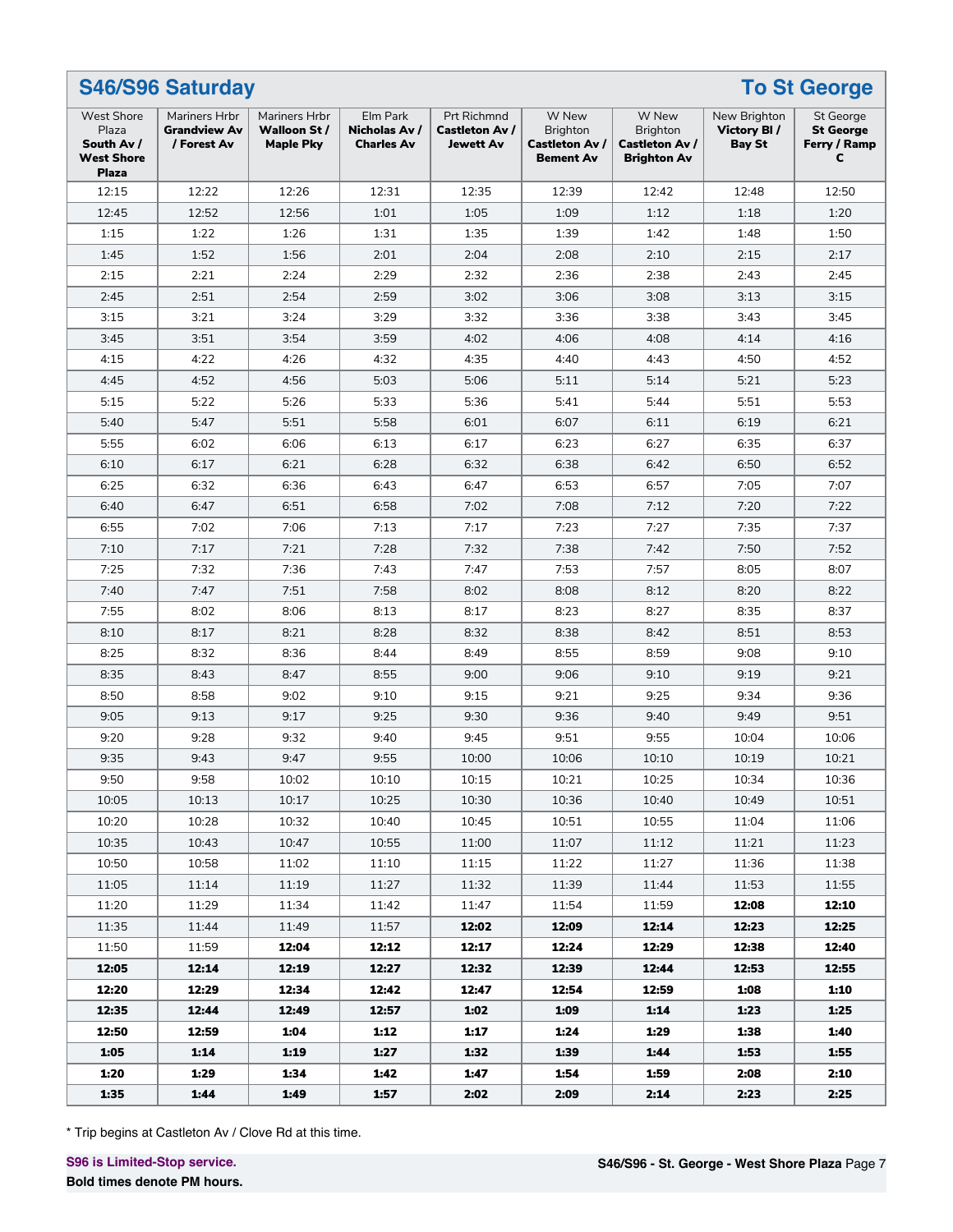| <b>West Shore</b><br>Plaza<br>South Av /<br><b>West Shore</b><br><b>Plaza</b> | Mariners Hrbr<br><b>Grandview Av</b><br>/ Forest Av | Mariners Hrbr<br>Walloon St /<br><b>Maple Pky</b> | Elm Park<br>Nicholas Av /<br><b>Charles Av</b> | Prt Richmnd<br><b>Castleton Av /</b><br><b>Jewett Av</b> | W New<br><b>Brighton</b><br><b>Castleton Av /</b><br><b>Bement Av</b> | W New<br><b>Brighton</b><br><b>Castleton Av /</b><br><b>Brighton Av</b> | New Brighton<br>Victory BI/<br><b>Bay St</b> | St George<br><b>St George</b><br>Ferry / Ramp<br>c |
|-------------------------------------------------------------------------------|-----------------------------------------------------|---------------------------------------------------|------------------------------------------------|----------------------------------------------------------|-----------------------------------------------------------------------|-------------------------------------------------------------------------|----------------------------------------------|----------------------------------------------------|
| 1:50                                                                          | 1:59                                                | 2:04                                              | 2:12                                           | 2:17                                                     | 2:24                                                                  | 2:29                                                                    | 2:38                                         | 2:40                                               |
| 2:05                                                                          | 2:14                                                | 2:19                                              | 2:27                                           | 2:32                                                     | 2:39                                                                  | 2:44                                                                    | 2:53                                         | 2:55                                               |
| 2:20                                                                          | 2:29                                                | 2:34                                              | 2:42                                           | 2:47                                                     | 2:54                                                                  | 2:59                                                                    | 3:08                                         | 3:10                                               |
| 2:35                                                                          | 2:44                                                | 2:49                                              | 2:57                                           | 3:02                                                     | 3:09                                                                  | 3:14                                                                    | 3:23                                         | 3:25                                               |
| 2:50                                                                          | 2:59                                                | 3:04                                              | 3:12                                           | 3:17                                                     | 3:24                                                                  | 3:29                                                                    | 3:38                                         | 3:40                                               |
| 3:05                                                                          | 3:14                                                | 3:19                                              | 3:27                                           | 3:32                                                     | 3:39                                                                  | 3:44                                                                    | 3:53                                         | 3:55                                               |
| 3:20                                                                          | 3:29                                                | 3:34                                              | 3:42                                           | 3:47                                                     | 3:54                                                                  | 3:59                                                                    | 4:08                                         | 4:10                                               |
| 3:35                                                                          | 3:44                                                | 3:49                                              | 3:57                                           | 4:02                                                     | 4:09                                                                  | 4:14                                                                    | 4:23                                         | 4:25                                               |
| 3:50                                                                          | 3:59                                                | 4:04                                              | 4:12                                           | 4:17                                                     | 4:24                                                                  | 4:29                                                                    | 4:38                                         | 4:40                                               |
| 4:05                                                                          | 4:14                                                | 4:19                                              | 4:27                                           | 4:32                                                     | 4:39                                                                  | 4:44                                                                    | 4:53                                         | 4:55                                               |
| 4:20                                                                          | 4:29                                                | 4:34                                              | 4:42                                           | 4:47                                                     | 4:54                                                                  | 4:59                                                                    | 5:08                                         | 5:10                                               |
| 4:35                                                                          | 4:44                                                | 4:49                                              | 4:57                                           | 5:02                                                     | 5:09                                                                  | 5:14                                                                    | 5:23                                         | 5:25                                               |
| 4:50                                                                          | 4:59                                                | 5:04                                              | 5:12                                           | 5:17                                                     | 5:24                                                                  | 5:29                                                                    | 5:38                                         | 5:40                                               |
| 5:05                                                                          | 5:14                                                | 5:19                                              | 5:27                                           | 5:32                                                     | 5:38                                                                  | 5:42                                                                    | 5:51                                         | 5:53                                               |
| 5:20                                                                          | 5:29                                                | 5:34                                              | 5:42                                           | 5:47                                                     | 5:53                                                                  | 5:57                                                                    | 6:06                                         | 6:08                                               |
| 5:35                                                                          | 5:43                                                | 5:48                                              | 5:56                                           | 6:01                                                     | 6:07                                                                  | 6:11                                                                    | 6:20                                         | 6:22                                               |
| 5:50                                                                          | 5:58                                                | 6:03                                              | 6:11                                           | 6:16                                                     | 6:22                                                                  | 6:26                                                                    | 6:35                                         | 6:37                                               |
| 6:05                                                                          | 6:13                                                | 6:18                                              | 6:26                                           | 6:31                                                     | 6:37                                                                  | 6:41                                                                    | 6:50                                         | 6:52                                               |
| 6:20                                                                          | 6:28                                                | 6:33                                              | 6:41                                           | 6:46                                                     | 6:52                                                                  | 6:56                                                                    | 7:05                                         | 7:07                                               |
| 6:35                                                                          | 6:43                                                | 6:48                                              | 6:56                                           | 7:01                                                     | 7:07                                                                  | 7:11                                                                    | 7:20                                         | 7:22                                               |
| 6:50                                                                          | 6:58                                                | 7:03                                              | 7:11                                           | 7:16                                                     | 7:22                                                                  | 7:26                                                                    | 7:35                                         | 7:37                                               |
| 7:05                                                                          | 7:13                                                | 7:18                                              | 7:26                                           | 7:31                                                     | 7:37                                                                  | 7:41                                                                    | 7:50                                         | 7:52                                               |
| 7:20                                                                          | 7:28                                                | 7:33                                              | 7:41                                           | 7:46                                                     | 7:52                                                                  | 7:56                                                                    | 8:05                                         | 8:07                                               |
| 7:35                                                                          | 7:43                                                | 7:48                                              | 7:56                                           | 8:01                                                     | 8:07                                                                  | 8:11                                                                    | 8:20                                         | 8:22                                               |
| 7:50                                                                          | 7:58                                                | 8:03                                              | 8:11                                           | 8:16                                                     | 8:22                                                                  | 8:26                                                                    | 8:35                                         | 8:37                                               |
| 8:05                                                                          | 8:13                                                | 8:18                                              | 8:26                                           | 8:31                                                     | 8:37                                                                  | 8:41                                                                    | 8:50                                         | 8:52                                               |
| 8:35                                                                          | 8:43                                                | 8:48                                              | 8:56                                           | 9:01                                                     | 9:07                                                                  | 9:11                                                                    | 9:20                                         | 9:22                                               |
| 9:05                                                                          | 9:13                                                | 9:18                                              | 9:26                                           | 9:31                                                     | 9:37                                                                  | 9:41                                                                    | 9:50                                         | 9:52                                               |
| 9:35                                                                          | 9:43                                                | 9:48                                              | 9:56                                           | 10:01                                                    | 10:07                                                                 | 10:11                                                                   | 10:19                                        | 10:21                                              |
| 10:05                                                                         | 10:13                                               | 10:17                                             | 10:25                                          | 10:30                                                    | 10:36                                                                 | 10:40                                                                   | 10:48                                        | 10:50                                              |
| 10:35                                                                         | 10:43                                               | 10:47                                             | 10:55                                          | 11:00                                                    | 11:06                                                                 | 11:10                                                                   | 11:17                                        | 11:19                                              |
| 11:10                                                                         | 11:17                                               | 11:21                                             | 11:27                                          | 11:31                                                    | 11:37                                                                 | 11:41                                                                   | 11:48                                        | 11:50                                              |
| 11:45                                                                         | 11:52                                               | 11:56                                             | 12:02                                          | 12:06                                                    | 12:12                                                                 | 12:16                                                                   | 12:23                                        | 12:25                                              |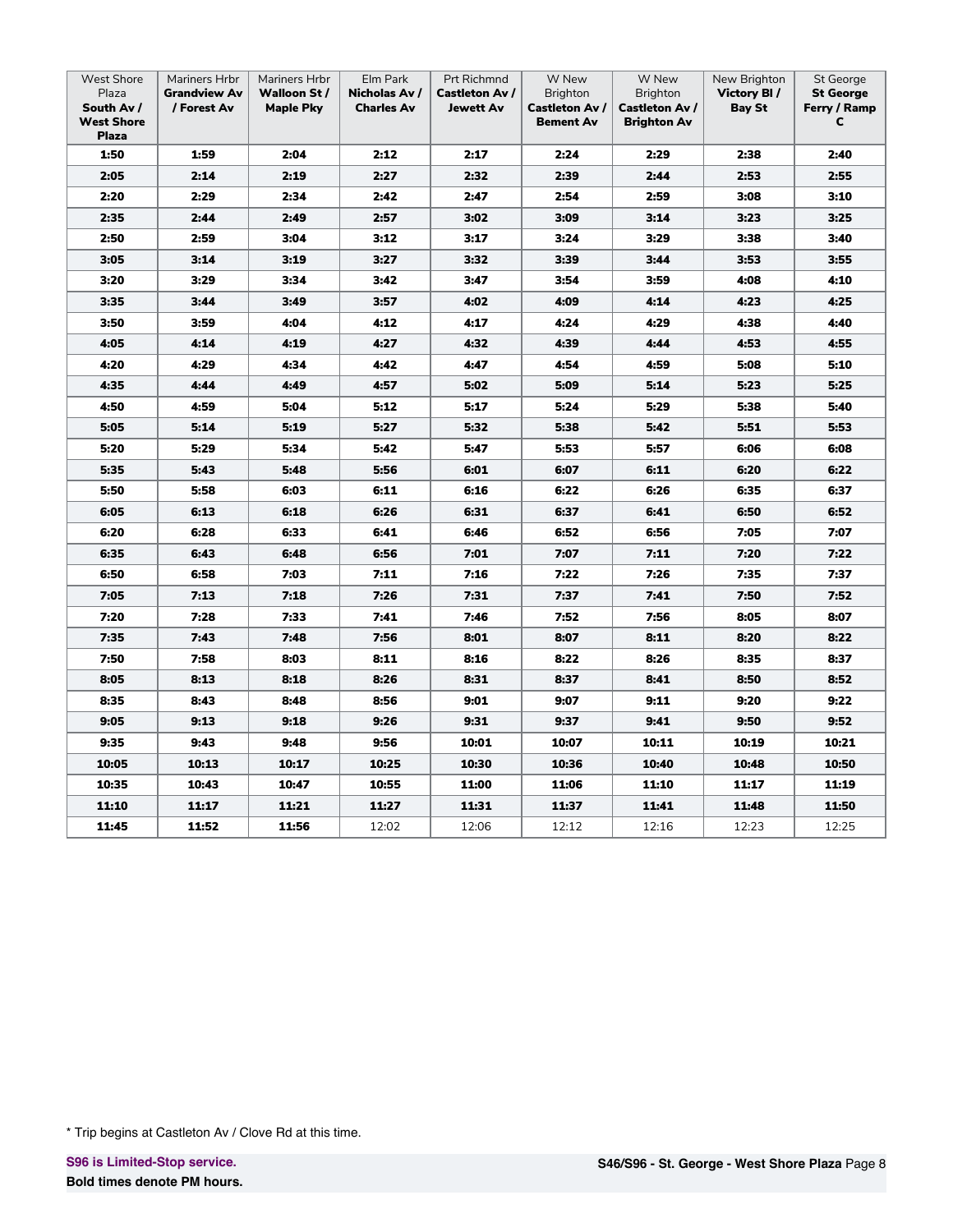|                                                                     | <b>S46/S96 Saturday</b><br><b>To West Shore Plaza</b> |                                                               |                                                             |                                                          |                                               |                                                   |                                                                               |  |  |  |  |  |
|---------------------------------------------------------------------|-------------------------------------------------------|---------------------------------------------------------------|-------------------------------------------------------------|----------------------------------------------------------|-----------------------------------------------|---------------------------------------------------|-------------------------------------------------------------------------------|--|--|--|--|--|
| St George<br><b>St George Ferry</b><br>/ Ramp C S46 &<br><b>S96</b> | New Brighton<br><b>Victory BI / Bay</b><br>St         | W New Brighton<br><b>Castleton Av /</b><br><b>Brighton Av</b> | W New Brighton<br><b>Castleton Av /</b><br><b>Bement Av</b> | <b>Prt Richmnd</b><br>Castleton Av /<br><b>Jewett Av</b> | Elm Park<br>Innis St / St<br><b>Joseph Av</b> | Mariners Hrbr<br>Maple Pky /<br><b>Walloon St</b> | <b>West Shore</b><br>Plaza<br>South Av /<br><b>West Shore</b><br><b>Plaza</b> |  |  |  |  |  |
| 12:00                                                               | 12:02                                                 | 12:09                                                         | 12:12                                                       | 12:18                                                    | 12:23                                         | 12:29                                             | 12:41                                                                         |  |  |  |  |  |
| 12:30                                                               | 12:32                                                 | 12:39                                                         | 12:42                                                       | 12:48                                                    | 12:53                                         | 12:59                                             | 1:11                                                                          |  |  |  |  |  |
| 1:00                                                                | 1:02                                                  | 1:08                                                          | 1:11                                                        | 1:16                                                     | 1:20                                          | 1:25                                              | 1:36                                                                          |  |  |  |  |  |
| 1:30                                                                | 1:32                                                  | 1:38                                                          | 1:41                                                        | 1:46                                                     | 1:50                                          | 1:55                                              | 2:06                                                                          |  |  |  |  |  |
| 2:00                                                                | 2:02                                                  | 2:08                                                          | 2:11                                                        | 2:16                                                     | 2:20                                          | 2:25                                              | 2:36                                                                          |  |  |  |  |  |
| 2:30                                                                | 2:32                                                  | 2:38                                                          | 2:41                                                        | 2:46                                                     | 2:50                                          | 2:55                                              | 3:06                                                                          |  |  |  |  |  |
| 3:00                                                                | 3:02                                                  | 3:08                                                          | 3:11                                                        | 3:16                                                     | 3:20                                          | 3:25                                              | 3:36                                                                          |  |  |  |  |  |
| 3:30                                                                | 3:32                                                  | 3:38                                                          | 3:41                                                        | 3:46                                                     | 3:50                                          | 3:55                                              | 4:06                                                                          |  |  |  |  |  |
| 4:00                                                                | 4:02                                                  | 4:08                                                          | 4:11                                                        | 4:16                                                     | 4:20                                          | 4:25                                              | 4:36                                                                          |  |  |  |  |  |
| 4:30                                                                | 4:32                                                  | 4:38                                                          | 4:41                                                        | 4:46                                                     | 4:50                                          | 4:55                                              | 5:06                                                                          |  |  |  |  |  |
| 5:00                                                                | 5:02                                                  | 5:08                                                          | 5:11                                                        | 5:16                                                     | 5:20                                          | 5:25                                              | 5:36                                                                          |  |  |  |  |  |
| 5:30                                                                | 5:32                                                  | 5:38                                                          | 5:41                                                        | 5:46                                                     | 5:50                                          | 5:55                                              | 6:06                                                                          |  |  |  |  |  |
| 6:00                                                                | 6:02                                                  | 6:08                                                          | 6:11                                                        | 6:16                                                     | 6:20                                          | 6:25                                              | 6:36                                                                          |  |  |  |  |  |
| 6:30                                                                | 6:32                                                  | 6:39                                                          | 6:43                                                        | 6:49                                                     | 6:54                                          | 7:00                                              | 7:13                                                                          |  |  |  |  |  |
| 7:00                                                                | 7:02                                                  | 7:09                                                          | 7:13                                                        | 7:19                                                     | 7:24                                          | 7:30                                              | 7:43                                                                          |  |  |  |  |  |
| 7:01                                                                | 7:03                                                  | 7:10                                                          | 7:14                                                        | 7:20                                                     | 7:25                                          | 7:31                                              | 7:44                                                                          |  |  |  |  |  |
| 7:30                                                                | 7:32                                                  | 7:39                                                          | 7:43                                                        | 7:49                                                     | 7:54                                          | 8:00                                              | 8:13                                                                          |  |  |  |  |  |
| 8:00                                                                | 8:02                                                  | 8:09                                                          | 8:13                                                        | 8:19                                                     | 8:24                                          | 8:30                                              | 8:43                                                                          |  |  |  |  |  |
| 8:15                                                                | 8:17                                                  | 8:24                                                          | 8:28                                                        | 8:34                                                     | 8:39                                          | 8:45                                              | 8:58                                                                          |  |  |  |  |  |
| 8:30                                                                | 8:32                                                  | 8:39                                                          | 8:43                                                        | 8:49                                                     | 8:54                                          | 9:00                                              | 9:13                                                                          |  |  |  |  |  |
| 8:45                                                                | 8:47                                                  | 8:54                                                          | 8:58                                                        | 9:04                                                     | 9:09                                          | 9:15                                              | 9:28                                                                          |  |  |  |  |  |
| 9:00                                                                | 9:02                                                  | 9:09                                                          | 9:13                                                        | 9:19                                                     | 9:24                                          | 9:30                                              | 9:43                                                                          |  |  |  |  |  |
| 9:15                                                                | 9:17                                                  | 9:24                                                          | 9:28                                                        | 9:34                                                     | 9:39                                          | 9:45                                              | 9:58                                                                          |  |  |  |  |  |
| 9:30                                                                | 9:32                                                  | 9:39                                                          | 9:43                                                        | 9:49                                                     | 9:54                                          | 10:00                                             | 10:13                                                                         |  |  |  |  |  |
| 9:45                                                                | 9:47                                                  | 9:54                                                          | 9:58                                                        | 10:04                                                    | 10:09                                         | 10:15                                             | 10:28                                                                         |  |  |  |  |  |
| 10:00                                                               | 10:02                                                 | 10:09                                                         | 10:13                                                       | 10:19                                                    | 10:24                                         | 10:30                                             | 10:43                                                                         |  |  |  |  |  |
| 10:15                                                               | 10:17                                                 | 10:24                                                         | 10:28                                                       | 10:34                                                    | 10:39                                         | 10:45                                             | 10:58                                                                         |  |  |  |  |  |
| 10:30                                                               | 10:32                                                 | 10:39                                                         | 10:43                                                       | 10:49                                                    | 10:54                                         | 11:00                                             | 11:13                                                                         |  |  |  |  |  |
| 10:45                                                               | 10:47                                                 | 10:54                                                         | 10:58                                                       | 11:04                                                    | 11:09                                         | 11:15                                             | 11:28                                                                         |  |  |  |  |  |
| 11:00                                                               | 11:02                                                 | 11:09                                                         | 11:13                                                       | 11:19                                                    | 11:24                                         | 11:30                                             | 11:43                                                                         |  |  |  |  |  |
| 11:15                                                               | 11:17                                                 | 11:24                                                         | 11:28                                                       | 11:34                                                    | 11:40                                         | 11:47                                             | 12:00                                                                         |  |  |  |  |  |
| 11:30                                                               | 11:32                                                 | 11:40                                                         | 11:44                                                       | 11:51                                                    | 11:57                                         | 12:04                                             | 12:17                                                                         |  |  |  |  |  |
| 11:45                                                               | 11:47                                                 | 11:55                                                         | 11:59                                                       | 12:06                                                    | 12:12                                         | 12:19                                             | 12:32                                                                         |  |  |  |  |  |
| 12:00                                                               | 12:02                                                 | 12:10                                                         | 12:14                                                       | 12:21                                                    | 12:27                                         | 12:34                                             | 12:47                                                                         |  |  |  |  |  |
| 12:15                                                               | 12:17                                                 | 12:25                                                         | 12:29                                                       | 12:36                                                    | 12:42                                         | 12:49                                             | 1:02                                                                          |  |  |  |  |  |
| 12:30                                                               | 12:32                                                 | 12:40                                                         | 12:44                                                       | 12:51                                                    | 12:57                                         | 1:04                                              | 1:16                                                                          |  |  |  |  |  |
| 12:45                                                               | 12:47                                                 | 12:55                                                         | 12:59                                                       | 1:06                                                     | 1:12                                          | 1:19                                              | 1:31                                                                          |  |  |  |  |  |
| 1:00                                                                | 1:02                                                  | 1:09                                                          | 1:13                                                        | 1:20                                                     | 1:26                                          | 1:33                                              | 1:45                                                                          |  |  |  |  |  |
| 1:15                                                                | 1:17                                                  | 1:24                                                          | 1:28                                                        | 1:35                                                     | 1:41                                          | 1:48                                              | 2:00                                                                          |  |  |  |  |  |
| 1:30                                                                | 1:32                                                  | 1:39                                                          | 1:43                                                        | 1:50                                                     | 1:56                                          | 2:03                                              | 2:15                                                                          |  |  |  |  |  |
| 1:45                                                                | 1:47                                                  | 1:54                                                          | 1:58                                                        | 2:05                                                     | 2:11                                          | 2:18                                              | 2:30                                                                          |  |  |  |  |  |
| 2:00                                                                | 2:02                                                  | 2:09                                                          | 2:13                                                        | 2:20                                                     | 2:26                                          | 2:33                                              | 2:45                                                                          |  |  |  |  |  |
| 2:15                                                                | 2:17                                                  | 2:24                                                          | 2:28                                                        | 2:35                                                     | 2:41                                          | 2:48                                              | 3:00                                                                          |  |  |  |  |  |
| 2:30                                                                | 2:32                                                  | 2:39                                                          | 2:43                                                        | 2:50                                                     | 2:56                                          | 3:03                                              | 3:15                                                                          |  |  |  |  |  |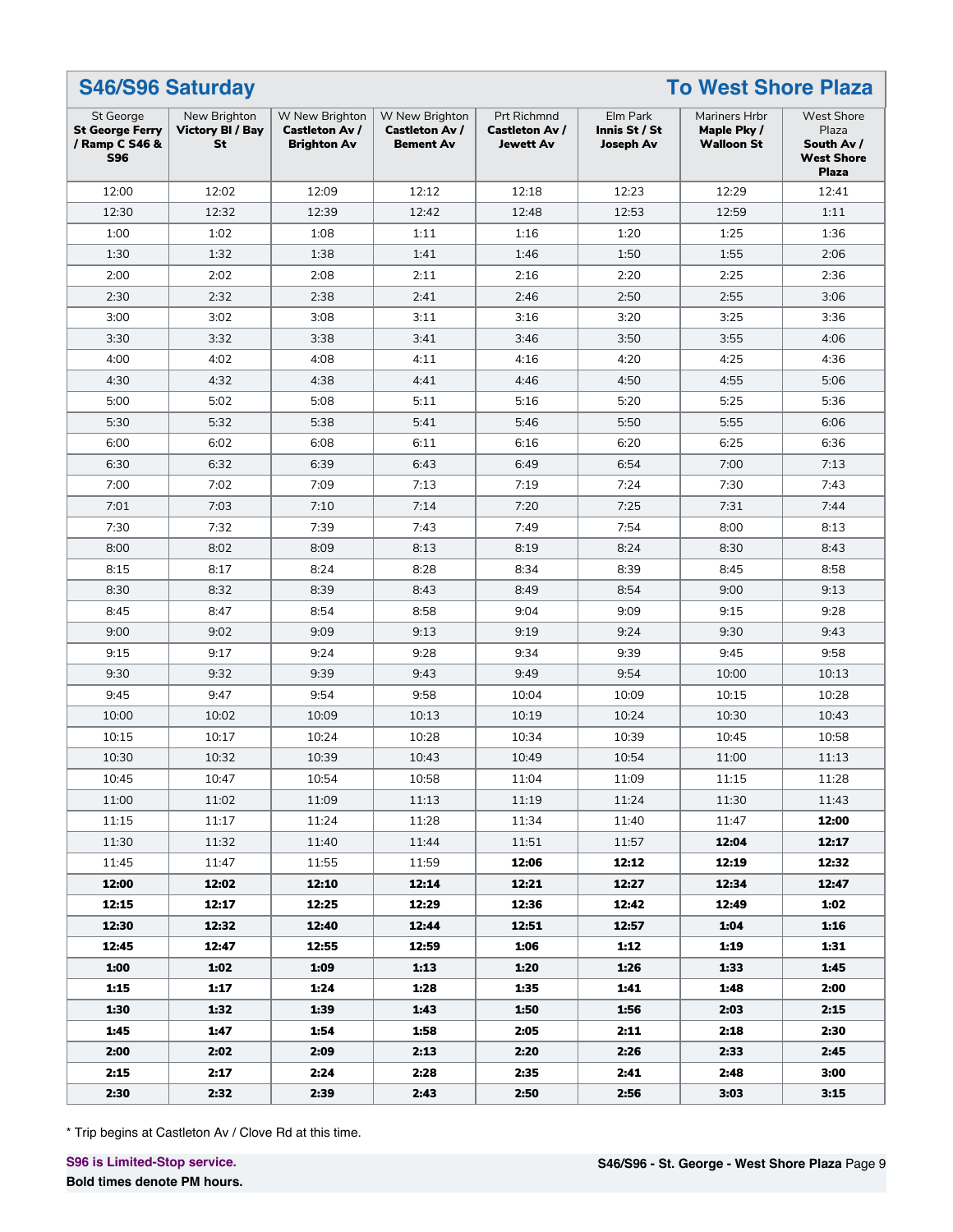| St George<br><b>St George Ferry</b><br>/ Ramp C S46 &<br><b>S96</b> | New Brighton<br><b>Victory BI / Bay</b><br>St | W New Brighton<br><b>Castleton Av /</b><br><b>Brighton Av</b> | W New Brighton<br><b>Castleton Av /</b><br><b>Bement Av</b> | Prt Richmnd<br>Castleton Av /<br><b>Jewett Av</b> | Elm Park<br>Innis St / St<br><b>Joseph Av</b> | Mariners Hrbr<br>Maple Pky /<br><b>Walloon St</b> | <b>West Shore</b><br>Plaza<br>South Av /<br><b>West Shore</b><br><b>Plaza</b> |
|---------------------------------------------------------------------|-----------------------------------------------|---------------------------------------------------------------|-------------------------------------------------------------|---------------------------------------------------|-----------------------------------------------|---------------------------------------------------|-------------------------------------------------------------------------------|
| 2:45                                                                | 2:47                                          | 2:54                                                          | 2:58                                                        | 3:05                                              | 3:11                                          | 3:18                                              | 3:30                                                                          |
| 3:00                                                                | 3:02                                          | 3:09                                                          | 3:13                                                        | 3:20                                              | 3:26                                          | 3:33                                              | 3:45                                                                          |
| 3:15                                                                | 3:17                                          | 3:24                                                          | 3:28                                                        | 3:35                                              | 3:41                                          | 3:48                                              | 4:00                                                                          |
| 3:30                                                                | 3:32                                          | 3:39                                                          | 3:43                                                        | 3:50                                              | 3:56                                          | 4:03                                              | 4:16                                                                          |
| 3:45                                                                | 3:47                                          | 3:54                                                          | 3:58                                                        | 4:05                                              | 4:11                                          | 4:18                                              | 4:31                                                                          |
| 4:00                                                                | 4:02                                          | 4:11                                                          | 4:15                                                        | 4:22                                              | 4:28                                          | 4:35                                              | 4:48                                                                          |
| 4:15                                                                | 4:17                                          | 4:26                                                          | 4:30                                                        | 4:37                                              | 4:43                                          | 4:50                                              | 5:03                                                                          |
| 4:30                                                                | 4:32                                          | 4:41                                                          | 4:45                                                        | 4:52                                              | 4:58                                          | 5:05                                              | 5:18                                                                          |
| 4:45                                                                | 4:47                                          | 4:56                                                          | 5:00                                                        | 5:07                                              | 5:13                                          | 5:20                                              | 5:33                                                                          |
| 5:00                                                                | 5:02                                          | 5:11                                                          | 5:15                                                        | 5:22                                              | 5:28                                          | 5:35                                              | 5:48                                                                          |
| 5:01                                                                | 5:03                                          | 5:12                                                          | 5:16                                                        | 5:23                                              | 5:29                                          | 5:36                                              | 5:49                                                                          |
| 5:15                                                                | 5:17                                          | 5:26                                                          | 5:30                                                        | 5:37                                              | 5:42                                          | 5:48                                              | 6:01                                                                          |
| 5:30                                                                | 5:32                                          | 5:40                                                          | 5:44                                                        | 5:51                                              | 5:56                                          | 6:02                                              | 6:15                                                                          |
| 5:45                                                                | 5:47                                          | 5:55                                                          | 5:59                                                        | 6:06                                              | 6:11                                          | 6:17                                              | 6:30                                                                          |
| 6:00                                                                | 6:02                                          | 6:10                                                          | 6:14                                                        | 6:21                                              | 6:26                                          | 6:32                                              | 6:45                                                                          |
| 6:15                                                                | 6:17                                          | 6:25                                                          | 6:29                                                        | 6:36                                              | 6:41                                          | 6:47                                              | 7:00                                                                          |
| 6:30                                                                | 6:32                                          | 6:40                                                          | 6:44                                                        | 6:51                                              | 6:56                                          | 7:02                                              | 7:15                                                                          |
| 6:45                                                                | 6:47                                          | 6:55                                                          | 6:59                                                        | 7:06                                              | 7:11                                          | 7:17                                              | 7:30                                                                          |
| 7:00                                                                | 7:02                                          | 7:10                                                          | 7:14                                                        | 7:21                                              | 7:26                                          | 7:32                                              | 7:45                                                                          |
| 7:15                                                                | 7:17                                          | 7:25                                                          | 7:29                                                        | 7:36                                              | 7:41                                          | 7:47                                              | 8:00                                                                          |
| 7:30                                                                | 7:32                                          | 7:40                                                          | 7:44                                                        | 7:51                                              | 7:56                                          | 8:02                                              | 8:15                                                                          |
| 7:45                                                                | 7:47                                          | 7:55                                                          | 7:59                                                        | 8:06                                              | 8:11                                          | 8:17                                              | 8:30                                                                          |
| 8:00                                                                | 8:02                                          | 8:10                                                          | 8:14                                                        | 8:21                                              | 8:26                                          | 8:32                                              | 8:45                                                                          |
| 8:01                                                                | 8:03                                          | 8:11                                                          | 8:15                                                        | 8:22                                              | 8:27                                          | 8:33                                              | 8:46                                                                          |
| 8:30                                                                | 8:32                                          | 8:40                                                          | 8:44                                                        | 8:51                                              | 8:56                                          | 9:02                                              | 9:15                                                                          |
| 9:00                                                                | 9:02                                          | 9:10                                                          | 9:14                                                        | 9:21                                              | 9:26                                          | 9:32                                              | 9:45                                                                          |
| 9:01                                                                | 9:03                                          | 9:11                                                          | 9:15                                                        | 9:22                                              | 9:27                                          | 9:33                                              | 9:46                                                                          |
| 9:30                                                                | 9:32                                          | 9:40                                                          | 9:44                                                        | 9:51                                              | 9:56                                          | 10:02                                             | 10:15                                                                         |
| 10:00                                                               | 10:02                                         | 10:10                                                         | 10:14                                                       | 10:21                                             | 10:26                                         | 10:32                                             | 10:45                                                                         |
| 10:30                                                               | 10:32                                         | 10:40                                                         | 10:44                                                       | 10:51                                             | 10:56                                         | 11:02                                             | 11:15                                                                         |
| 11:00                                                               | 11:02                                         | 11:10                                                         | 11:14                                                       | 11:21                                             | 11:26                                         | 11:32                                             | 11:44                                                                         |
| 11:30                                                               | 11:32                                         | 11:40                                                         | 11:43                                                       | 11:49                                             | 11:54                                         | 12:00                                             | 12:12                                                                         |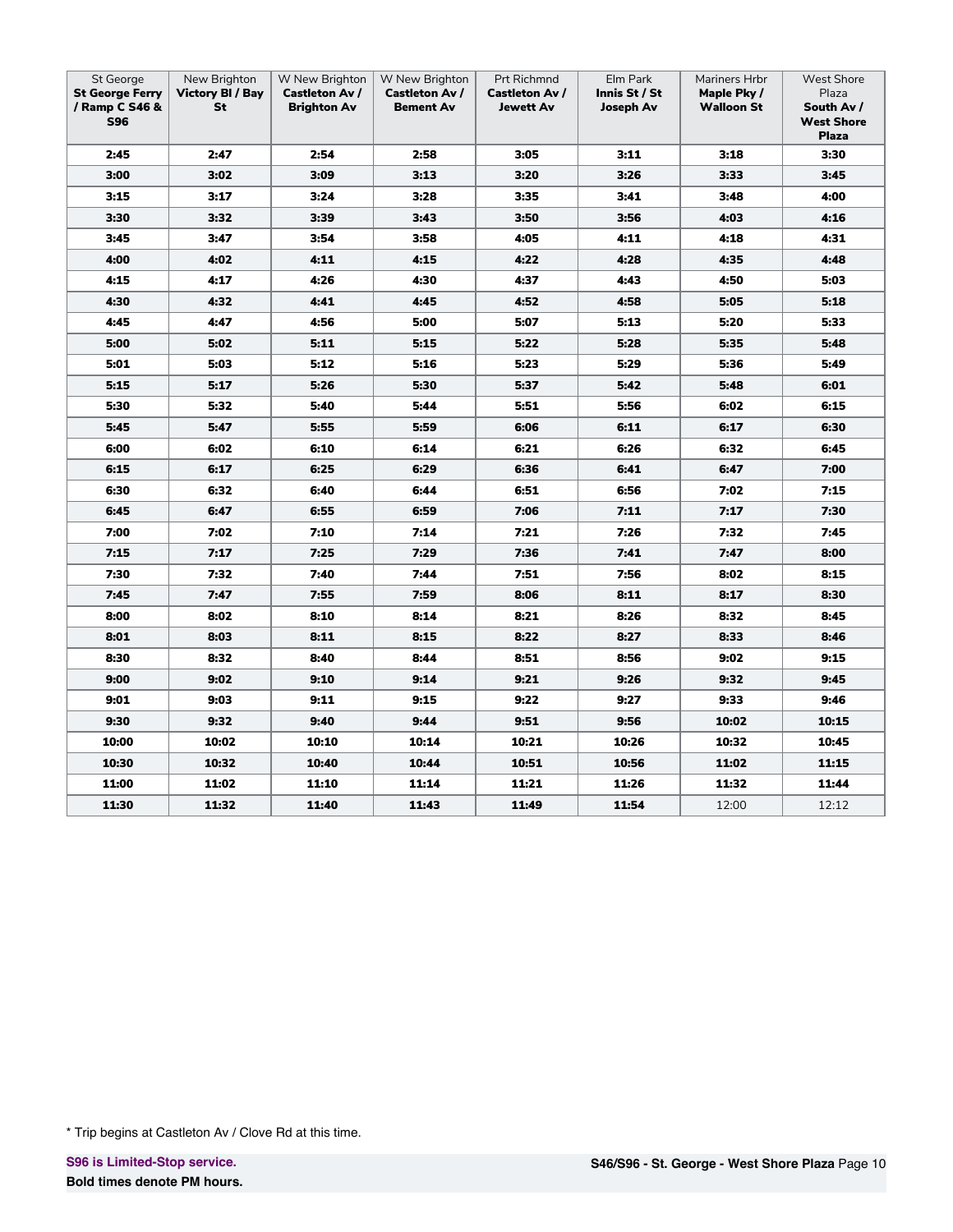| S46/S96 Sunday<br><b>To St George</b>                                         |                                                     |                                                  |                                                |                                                          |                                                                |                                                                  |                                              |                                                           |  |  |  |
|-------------------------------------------------------------------------------|-----------------------------------------------------|--------------------------------------------------|------------------------------------------------|----------------------------------------------------------|----------------------------------------------------------------|------------------------------------------------------------------|----------------------------------------------|-----------------------------------------------------------|--|--|--|
| <b>West Shore</b><br>Plaza<br>South Av /<br><b>West Shore</b><br><b>Plaza</b> | Mariners Hrbr<br><b>Grandview Av</b><br>/ Forest Av | Mariners Hrbr<br>Walloon St/<br><b>Maple Pky</b> | Elm Park<br>Nicholas Av /<br><b>Charles Av</b> | <b>Prt Richmnd</b><br>Castleton Av /<br><b>Jewett Av</b> | W New<br><b>Brighton</b><br>Castleton Av /<br><b>Bement Av</b> | W New<br><b>Brighton</b><br>Castleton Av /<br><b>Brighton Av</b> | New Brighton<br>Victory BI/<br><b>Bay St</b> | <b>St George</b><br><b>St George</b><br>Ferry / Ramp<br>c |  |  |  |
| 12:15                                                                         | 12:22                                               | 12:26                                            | 12:31                                          | 12:34                                                    | 12:38                                                          | 12:41                                                            | 12:49                                        | 12:51                                                     |  |  |  |
| 12:45                                                                         | 12:52                                               | 12:56                                            | 1:01                                           | 1:04                                                     | 1:08                                                           | 1:11                                                             | 1:17                                         | 1:19                                                      |  |  |  |
| 1:15                                                                          | 1:22                                                | 1:25                                             | 1:30                                           | 1:33                                                     | 1:37                                                           | 1:40                                                             | 1:46                                         | 1:48                                                      |  |  |  |
| 1:45                                                                          | 1:52                                                | 1:55                                             | 2:00                                           | 2:03                                                     | 2:07                                                           | 2:10                                                             | 2:16                                         | 2:18                                                      |  |  |  |
| 2:15                                                                          | 2:22                                                | 2:25                                             | 2:30                                           | 2:33                                                     | 2:37                                                           | 2:40                                                             | 2:46                                         | 2:48                                                      |  |  |  |
| 2:45                                                                          | 2:52                                                | 2:55                                             | 3:00                                           | 3:03                                                     | 3:07                                                           | 3:10                                                             | 3:16                                         | 3:18                                                      |  |  |  |
| 3:15                                                                          | 3:22                                                | 3:25                                             | 3:30                                           | 3:33                                                     | 3:37                                                           | 3:40                                                             | 3:46                                         | 3:48                                                      |  |  |  |
| 3:45                                                                          | 3:52                                                | 3:55                                             | 4:00                                           | 4:03                                                     | 4:07                                                           | 4:10                                                             | 4:16                                         | 4:18                                                      |  |  |  |
| 4:15                                                                          | 4:22                                                | 4:25                                             | 4:30                                           | 4:33                                                     | 4:37                                                           | 4:40                                                             | 4:46                                         | 4:48                                                      |  |  |  |
| 4:45                                                                          | 4:52                                                | 4:55                                             | 5:00                                           | 5:04                                                     | 5:08                                                           | 5:11                                                             | 5:17                                         | 5:19                                                      |  |  |  |
| 5:15                                                                          | 5:22                                                | 5:26                                             | 5:32                                           | 5:36                                                     | 5:40                                                           | 5:43                                                             | 5:49                                         | 5:51                                                      |  |  |  |
| 5:45                                                                          | 5:52                                                | 5:56                                             | 6:02                                           | 6:06                                                     | 6:10                                                           | 6:13                                                             | 6:19                                         | 6:21                                                      |  |  |  |
| 6:15                                                                          | 6:22                                                | 6:26                                             | 6:32                                           | 6:36                                                     | 6:41                                                           | 6:45                                                             | 6:53                                         | 6:55                                                      |  |  |  |
| 6:45                                                                          | 6:52                                                | 6:56                                             | 7:03                                           | 7:07                                                     | 7:12                                                           | 7:16                                                             | 7:24                                         | 7:26                                                      |  |  |  |
| 7:15                                                                          | 7:22                                                | 7:26                                             | 7:33                                           | 7:37                                                     | 7:42                                                           | 7:46                                                             | 7:54                                         | 7:56                                                      |  |  |  |
| 7:39                                                                          | 7:46                                                | 7:50                                             | 7:57                                           | 8:01                                                     | 8:06                                                           | 8:10                                                             | 8:18                                         | 8:20                                                      |  |  |  |
| 7:59                                                                          | 8:06                                                | 8:10                                             | 8:17                                           | 8:21                                                     | 8:26                                                           | 8:30                                                             | 8:38                                         | 8:40                                                      |  |  |  |
| 8:19                                                                          | 8:26                                                | 8:30                                             | 8:37                                           | 8:41                                                     | 8:46                                                           | 8:50                                                             | 8:58                                         | 9:00                                                      |  |  |  |
| 8:39                                                                          | 8:46                                                | 8:50                                             | 8:57                                           | 9:01                                                     | 9:06                                                           | 9:10                                                             | 9:18                                         | 9:20                                                      |  |  |  |
| 8:59                                                                          | 9:06                                                | 9:10                                             | 9:17                                           | 9:21                                                     | 9:26                                                           | 9:30                                                             | 9:39                                         | 9:41                                                      |  |  |  |
| 9:19                                                                          | 9:26                                                | 9:30                                             | 9:37                                           | 9:42                                                     | 9:48                                                           | 9:52                                                             | 10:01                                        | 10:03                                                     |  |  |  |
| 9:40                                                                          | 9:47                                                | 9:51                                             | 9:58                                           | 10:03                                                    | 10:09                                                          | 10:13                                                            |                                              | 10:24                                                     |  |  |  |
|                                                                               |                                                     |                                                  |                                                |                                                          |                                                                |                                                                  | 10:22                                        |                                                           |  |  |  |
| 9:55                                                                          | 10:02                                               | 10:06                                            | 10:13                                          | 10:18                                                    | 10:24                                                          | 10:28                                                            | 10:37                                        | 10:39                                                     |  |  |  |
| 10:10                                                                         | 10:17                                               | 10:21                                            | 10:28                                          | 10:33                                                    | 10:39                                                          | 10:42                                                            | 10:49                                        | 10:51                                                     |  |  |  |
| 10:25                                                                         | 10:32                                               | 10:36                                            | 10:42                                          | 10:46                                                    | 10:52                                                          | 10:55                                                            | 11:02                                        | 11:04                                                     |  |  |  |
| 10:40                                                                         | 10:48                                               | 10:52                                            | 10:58                                          | 11:02                                                    | 11:08                                                          | 11:11                                                            | 11:18                                        | 11:20                                                     |  |  |  |
| 10:55                                                                         | 11:03                                               | 11:07                                            | 11:13                                          | 11:17                                                    | 11:23                                                          | 11:26                                                            | 11:33                                        | 11:35                                                     |  |  |  |
| 11:10                                                                         | 11:18                                               | 11:22                                            | 11:28                                          | 11:32                                                    | 11:38                                                          | 11:41                                                            | 11:48                                        | 11:50                                                     |  |  |  |
| 11:25                                                                         | 11:33                                               | 11:37                                            | 11:43                                          | 11:47                                                    | 11:53                                                          | 11:56                                                            | 12:03                                        | 12:05                                                     |  |  |  |
| 11:40                                                                         | 11:48                                               | 11:52                                            | 11:58                                          | 12:02                                                    | 12:08                                                          | 12:11                                                            | 12:18                                        | 12:20                                                     |  |  |  |
| 11:55                                                                         | 12:03                                               | 12:07                                            | 12:13                                          | 12:17                                                    | 12:23                                                          | 12:26                                                            | 12:33                                        | 12:35                                                     |  |  |  |
| 12:10                                                                         | 12:18                                               | 12:22                                            | 12:28                                          | 12:32                                                    | 12:38                                                          | 12:41                                                            | 12:48                                        | 12:50                                                     |  |  |  |
| 12:25                                                                         | 12:33                                               | 12:37                                            | 12:43                                          | 12:47                                                    | 12:53                                                          | 12:56                                                            | 1:03                                         | 1:05                                                      |  |  |  |
| 12:40                                                                         | 12:48                                               | 12:52                                            | 12:58                                          | 1:02                                                     | 1:09                                                           | 1:13                                                             | 1:21                                         | 1:23                                                      |  |  |  |
| 12:55                                                                         | 1:03                                                | 1:07                                             | 1:13                                           | 1:18                                                     | 1:25                                                           | 1:29                                                             | 1:37                                         | 1:39                                                      |  |  |  |
| 1:10                                                                          | 1:18                                                | 1:22                                             | 1:28                                           | 1:33                                                     | 1:40                                                           | 1:44                                                             | 1:52                                         | 1:54                                                      |  |  |  |
| 1:25                                                                          | 1:33                                                | 1:37                                             | 1:43                                           | 1:48                                                     | 1:55                                                           | 1:59                                                             | 2:07                                         | 2:09                                                      |  |  |  |
| 1:40                                                                          | 1:48                                                | 1:52                                             | 1:58                                           | 2:03                                                     | 2:10                                                           | 2:14                                                             | 2:22                                         | 2:24                                                      |  |  |  |
| 1:55                                                                          | 2:03                                                | 2:07                                             | 2:13                                           | 2:18                                                     | 2:25                                                           | 2:29                                                             | 2:37                                         | 2:39                                                      |  |  |  |
| 2:10                                                                          | 2:18                                                | 2:22                                             | 2:28                                           | 2:33                                                     | 2:40                                                           | 2:44                                                             | 2:52                                         | 2:54                                                      |  |  |  |
| 2:25                                                                          | 2:33                                                | 2:37                                             | 2:43                                           | 2:48                                                     | 2:55                                                           | 2:59                                                             | 3:07                                         | 3:09                                                      |  |  |  |
| 2:40                                                                          | 2:48                                                | 2:52                                             | 2:58                                           | 3:03                                                     | 3:10                                                           | 3:14                                                             | 3:22                                         | 3:24                                                      |  |  |  |
| 2:55                                                                          | 3:03                                                | 3:07                                             | 3:13                                           | 3:18                                                     | 3:25                                                           | 3:29                                                             | 3:37                                         | 3:39                                                      |  |  |  |
| 3:10                                                                          | 3:18                                                | 3:22                                             | 3:28                                           | 3:33                                                     | 3:40                                                           | 3:44                                                             | 3:52                                         | 3:54                                                      |  |  |  |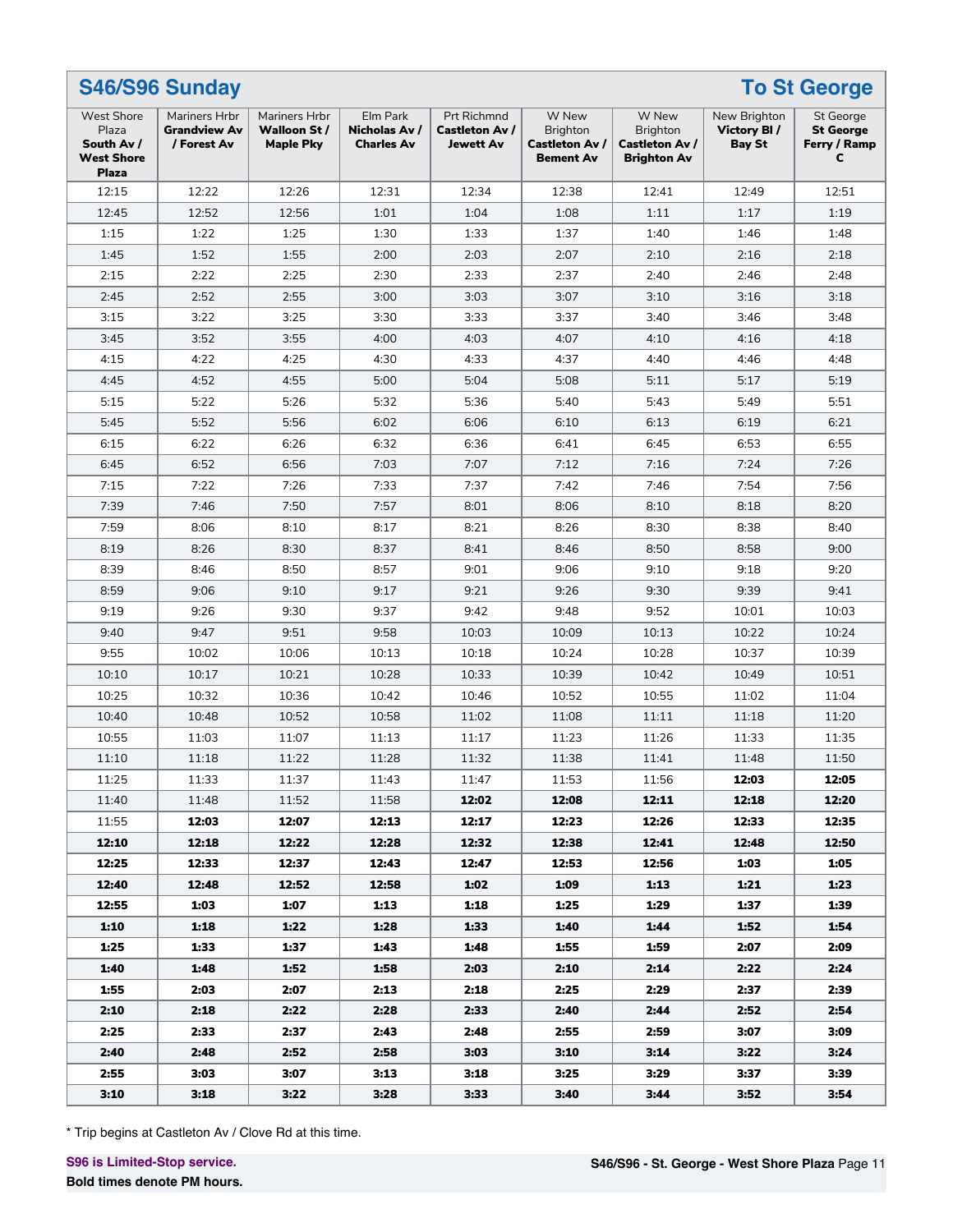| <b>West Shore</b><br>Plaza<br>South Av /<br><b>West Shore</b><br><b>Plaza</b> | Mariners Hrbr<br><b>Grandview Av</b><br>/ Forest Av | Mariners Hrbr<br><b>Walloon St/</b><br><b>Maple Pky</b> | Elm Park<br>Nicholas Av /<br><b>Charles Av</b> | Prt Richmnd<br><b>Castleton Av /</b><br><b>Jewett Av</b> | W New<br><b>Brighton</b><br><b>Castleton Av /</b><br><b>Bement Av</b> | W New<br><b>Brighton</b><br><b>Castleton Av /</b><br><b>Brighton Av</b> | New Brighton<br>Victory BI/<br><b>Bay St</b> | <b>St George</b><br><b>St George</b><br>Ferry / Ramp<br>c |
|-------------------------------------------------------------------------------|-----------------------------------------------------|---------------------------------------------------------|------------------------------------------------|----------------------------------------------------------|-----------------------------------------------------------------------|-------------------------------------------------------------------------|----------------------------------------------|-----------------------------------------------------------|
| 3:25                                                                          | 3:33                                                | 3:37                                                    | 3:43                                           | 3:48                                                     | 3:55                                                                  | 3:59                                                                    | 4:07                                         | 4:09                                                      |
| 3:40                                                                          | 3:48                                                | 3:52                                                    | 3:58                                           | 4:03                                                     | 4:10                                                                  | 4:14                                                                    | 4:22                                         | 4:24                                                      |
| 3:55                                                                          | 4:03                                                | 4:07                                                    | 4:13                                           | 4:18                                                     | 4:25                                                                  | 4:29                                                                    | 4:37                                         | 4:39                                                      |
| 4:10                                                                          | 4:18                                                | 4:22                                                    | 4:28                                           | 4:33                                                     | 4:40                                                                  | 4:44                                                                    | 4:52                                         | 4:54                                                      |
| 4:25                                                                          | 4:33                                                | 4:37                                                    | 4:43                                           | 4:48                                                     | 4:55                                                                  | 4:59                                                                    | 5:07                                         | 5:09                                                      |
| 4:40                                                                          | 4:48                                                | 4:52                                                    | 4:58                                           | 5:03                                                     | 5:09                                                                  | 5:13                                                                    | 5:21                                         | 5:23                                                      |
| 4:55                                                                          | 5:03                                                | 5:07                                                    | 5:13                                           | 5:17                                                     | 5:23                                                                  | 5:27                                                                    | 5:35                                         | 5:37                                                      |
| 5:10                                                                          | 5:18                                                | 5:22                                                    | 5:28                                           | 5:32                                                     | 5:38                                                                  | 5:42                                                                    | 5:50                                         | 5:52                                                      |
| 5:25                                                                          | 5:33                                                | 5:37                                                    | 5:43                                           | 5:47                                                     | 5:53                                                                  | 5:57                                                                    | 6:05                                         | 6:07                                                      |
| 5:40                                                                          | 5:48                                                | 5:52                                                    | 5:58                                           | 6:02                                                     | 6:08                                                                  | 6:12                                                                    | 6:20                                         | 6:22                                                      |
| 5:55                                                                          | 6:03                                                | 6:07                                                    | 6:13                                           | 6:17                                                     | 6:23                                                                  | 6:27                                                                    | 6:35                                         | 6:37                                                      |
| 6:10                                                                          | 6:18                                                | 6:22                                                    | 6:28                                           | 6:32                                                     | 6:38                                                                  | 6:42                                                                    | 6:50                                         | 6:52                                                      |
| 6:25                                                                          | 6:33                                                | 6:37                                                    | 6:43                                           | 6:47                                                     | 6:53                                                                  | 6:57                                                                    | 7:05                                         | 7:07                                                      |
| 6:50                                                                          | 6:58                                                | 7:02                                                    | 7:08                                           | 7:12                                                     | 7:18                                                                  | 7:22                                                                    | 7:30                                         | 7:32                                                      |
| 7:15                                                                          | 7:23                                                | 7:27                                                    | 7:33                                           | 7:37                                                     | 7:43                                                                  | 7:47                                                                    | 7:54                                         | 7:56                                                      |
| 7:45                                                                          | 7:52                                                | 7:56                                                    | 8:02                                           | 8:06                                                     | 8:12                                                                  | 8:16                                                                    | 8:23                                         | 8:25                                                      |
| 8:15                                                                          | 8:22                                                | 8:26                                                    | 8:32                                           | 8:36                                                     | 8:42                                                                  | 8:46                                                                    | 8:53                                         | 8:55                                                      |
| 8:45                                                                          | 8:52                                                | 8:56                                                    | 9:02                                           | 9:06                                                     | 9:12                                                                  | 9:16                                                                    | 9:23                                         | 9:25                                                      |
| 9:15                                                                          | 9:22                                                | 9:26                                                    | 9:32                                           | 9:36                                                     | 9:42                                                                  | 9:46                                                                    | 9:53                                         | 9:55                                                      |
| 9:45                                                                          | 9:52                                                | 9:56                                                    | 10:02                                          | 10:06                                                    | 10:12                                                                 | 10:16                                                                   | 10:23                                        | 10:25                                                     |
| 10:15                                                                         | 10:22                                               | 10:26                                                   | 10:32                                          | 10:36                                                    | 10:42                                                                 | 10:46                                                                   | 10:53                                        | 10:55                                                     |
| 10:45                                                                         | 10:52                                               | 10:56                                                   | 11:02                                          | 11:05                                                    | 11:09                                                                 | 11:12                                                                   | 11:18                                        | 11:20                                                     |
| 11:15                                                                         | 11:22                                               | 11:26                                                   | 11:32                                          | 11:35                                                    | 11:39                                                                 | 11:42                                                                   | 11:48                                        | 11:50                                                     |
| 11:45                                                                         | 11:52                                               | 11:56                                                   | 12:02                                          | 12:05                                                    | 12:09                                                                 | 12:12                                                                   | 12:18                                        | 12:20                                                     |

<sup>\*</sup> Trip begins at Castleton Av / Clove Rd at this time.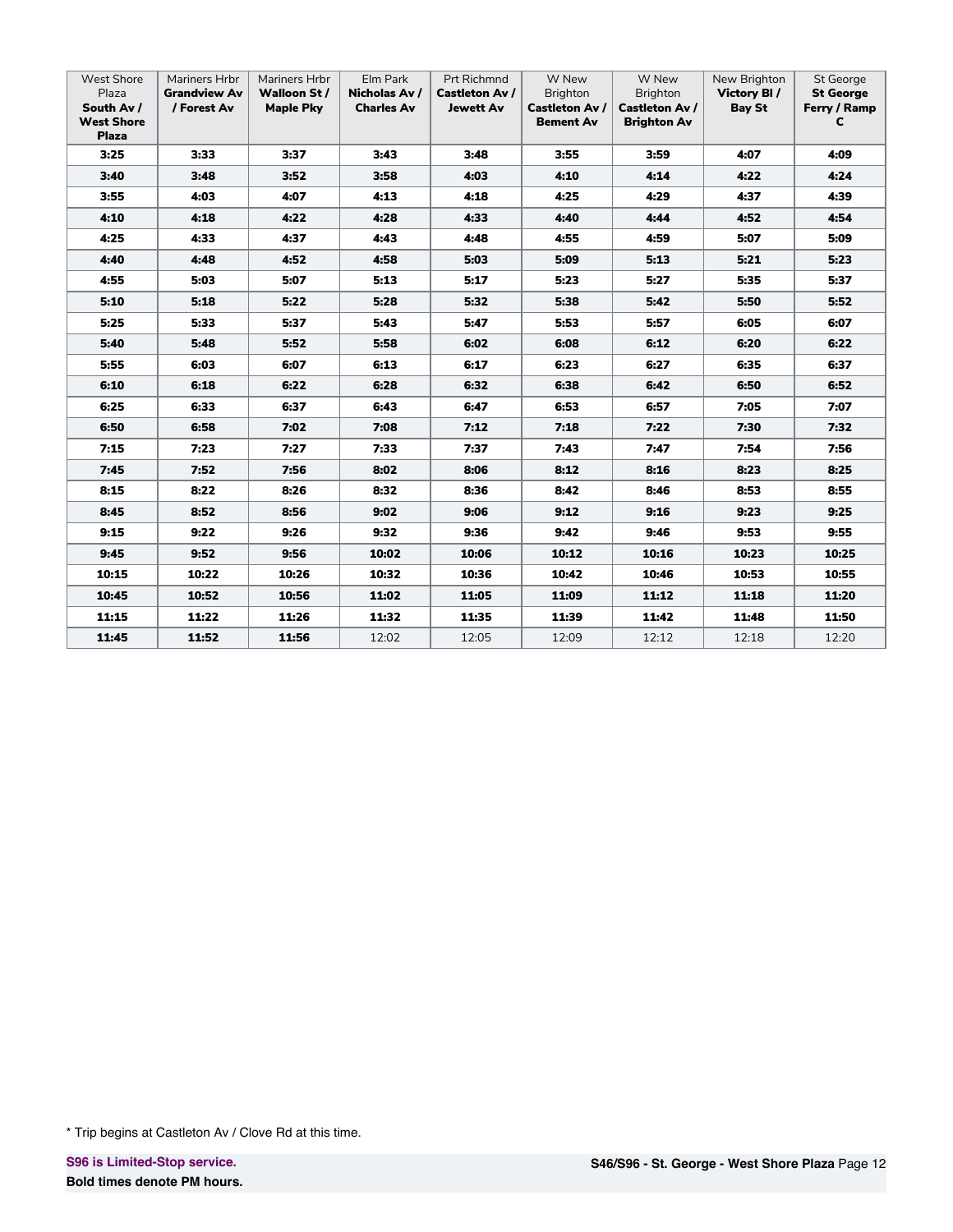| S46/S96 Sunday<br><b>To West Shore Plaza</b>                        |                                               |                                                               |                                                             |                                                   |                                               |                                                   |                                                                               |
|---------------------------------------------------------------------|-----------------------------------------------|---------------------------------------------------------------|-------------------------------------------------------------|---------------------------------------------------|-----------------------------------------------|---------------------------------------------------|-------------------------------------------------------------------------------|
| St George<br><b>St George Ferry</b><br>/ Ramp C S46 &<br><b>S96</b> | New Brighton<br><b>Victory BI / Bay</b><br>St | W New Brighton<br><b>Castleton Av /</b><br><b>Brighton Av</b> | W New Brighton<br><b>Castleton Av /</b><br><b>Bement Av</b> | Prt Richmnd<br>Castleton Av /<br><b>Jewett Av</b> | Elm Park<br>Innis St / St<br><b>Joseph Av</b> | Mariners Hrbr<br>Maple Pky /<br><b>Walloon St</b> | <b>West Shore</b><br>Plaza<br>South Av /<br><b>West Shore</b><br><b>Plaza</b> |
| 12:00                                                               | 12:02                                         | 12:09                                                         | 12:12                                                       | 12:17                                             | 12:22                                         | 12:28                                             | 12:40                                                                         |
| 12:30                                                               | 12:32                                         | 12:39                                                         | 12:42                                                       | 12:47                                             | 12:52                                         | 12:58                                             | 1:10                                                                          |
| 1:00                                                                | 1:02                                          | 1:09                                                          | 1:12                                                        | 1:17                                              | 1:22                                          | 1:28                                              | 1:40                                                                          |
| 1:30                                                                | 1:32                                          | 1:38                                                          | 1:41                                                        | 1:46                                              | 1:50                                          | 1:55                                              | 2:07                                                                          |
| 2:00                                                                | 2:02                                          | 2:08                                                          | 2:11                                                        | 2:16                                              | 2:20                                          | 2:25                                              | 2:37                                                                          |
| 2:30                                                                | 2:32                                          | 2:38                                                          | 2:41                                                        | 2:46                                              | 2:50                                          | 2:55                                              | 3:07                                                                          |
| 3:00                                                                | 3:02                                          | 3:08                                                          | 3:11                                                        | 3:15                                              | 3:19                                          | 3:24                                              | 3:34                                                                          |
| 3:30                                                                | 3:32                                          | 3:38                                                          | 3:41                                                        | 3:45                                              | 3:49                                          | 3:54                                              | 4:04                                                                          |
| 4:00                                                                | 4:02                                          | 4:08                                                          | 4:11                                                        | 4:15                                              | 4:19                                          | 4:24                                              | 4:34                                                                          |
| 4:30                                                                | 4:32                                          | 4:38                                                          | 4:41                                                        | 4:45                                              | 4:49                                          | 4:54                                              | 5:04                                                                          |
| 5:00                                                                | 5:02                                          | 5:08                                                          | 5:11                                                        | 5:15                                              | 5:19                                          | 5:24                                              | 5:34                                                                          |
| 5:30                                                                | 5:32                                          | 5:39                                                          | 5:42                                                        | 5:47                                              | 5:51                                          | 5:56                                              | 6:07                                                                          |
| 6:00                                                                | 6:02                                          | 6:09                                                          | 6:12                                                        | 6:17                                              | 6:21                                          | 6:26                                              | 6:37                                                                          |
| 6:30                                                                | 6:32                                          | 6:39                                                          | 6:42                                                        | 6:47                                              | 6:51                                          | 6:56                                              | 7:07                                                                          |
| 7:00                                                                | 7:02                                          | 7:09                                                          | 7:12                                                        | 7:17                                              | 7:21                                          | 7:26                                              | 7:37                                                                          |
| 7:30                                                                | 7:32                                          | 7:40                                                          | 7:44                                                        | 7:49                                              | 7:53                                          | 7:58                                              | 8:10                                                                          |
| 8:00                                                                | 8:02                                          | 8:10                                                          | 8:14                                                        | 8:19                                              | 8:23                                          | 8:28                                              | 8:40                                                                          |
| 8:30                                                                | 8:32                                          | 8:40                                                          | 8:44                                                        | 8:49                                              | 8:53                                          | 8:58                                              | 9:10                                                                          |
| 9:00                                                                | 9:02                                          | 9:10                                                          | 9:14                                                        | 9:20                                              | 9:25                                          | 9:30                                              | 9:42                                                                          |
| 9:30                                                                | 9:32                                          | 9:40                                                          | 9:44                                                        | 9:50                                              | 9:55                                          | 10:00                                             | 10:12                                                                         |
| 10:00                                                               | 10:02                                         | 10:10                                                         | 10:14                                                       | 10:20                                             | 10:25                                         | 10:30                                             | 10:42                                                                         |
| 10:30                                                               | 10:32                                         | 10:40                                                         | 10:44                                                       | 10:50                                             | 10:55                                         | 11:00                                             | 11:12                                                                         |
| 11:00                                                               | 11:02                                         | 11:10                                                         | 11:14                                                       | 11:20                                             | 11:25                                         | 11:30                                             | 11:42                                                                         |
| 11:15                                                               | 11:17                                         | 11:25                                                         | 11:29                                                       | 11:35                                             | 11:40                                         | 11:45                                             | 11:57                                                                         |
| 11:30                                                               | 11:32                                         | 11:40                                                         | 11:44                                                       | 11:50                                             | 11:55                                         | 12:00                                             | 12:12                                                                         |
| 11:45                                                               | 11:47                                         | 11:55                                                         | 11:59                                                       | 12:05                                             | 12:10                                         | 12:15                                             | 12:27                                                                         |
| 12:00                                                               | 12:02                                         | 12:10                                                         | 12:14                                                       | 12:20                                             | 12:25                                         | 12:30                                             | 12:43                                                                         |
| 12:15                                                               | 12:17                                         | 12:25                                                         | 12:29                                                       | 12:35                                             | 12:41                                         | 12:47                                             | 1:00                                                                          |
| 12:30                                                               | 12:32                                         | 12:39                                                         | 12:43                                                       | 12:49                                             | 12:55                                         | 1:01                                              | 1:14                                                                          |
| 12:45                                                               | 12:47                                         | 12:54                                                         | 12:58                                                       | 1:04                                              | 1:10                                          | 1:16                                              | 1:29                                                                          |
| 1:00                                                                | 1:02                                          | 1:09                                                          | 1:13                                                        | 1:19                                              | 1:25                                          | 1:31                                              | 1:44                                                                          |
| 1:15                                                                | 1:17                                          | 1:24                                                          | 1:28                                                        | 1:34                                              | 1:40                                          | 1:46                                              | 1:59                                                                          |
| 1:30                                                                | 1:32                                          | 1:39                                                          | 1:43                                                        | 1:49                                              | 1:55                                          | 2:01                                              | 2:14                                                                          |
| 1:45                                                                | 1:47                                          | 1:54                                                          | 1:58                                                        | 2:04                                              | 2:10                                          | 2:16                                              | 2:29                                                                          |
| 2:00                                                                | 2:02                                          | 2:10                                                          | 2:14                                                        | 2:21                                              | 2:27                                          | 2:33                                              | 2:46                                                                          |
| 2:15                                                                | 2:17                                          | 2:25                                                          | 2:29                                                        | 2:36                                              | 2:42                                          | 2:48                                              | 3:01                                                                          |
| 2:30                                                                | 2:32                                          | 2:40                                                          | 2:44                                                        | 2:51                                              | 2:57                                          | 3:03                                              | 3:16                                                                          |
| 2:45                                                                | 2:47                                          | 2:55                                                          | 2:59                                                        | 3:06                                              | 3:12                                          | 3:18                                              | 3:31                                                                          |
| 3:00                                                                | 3:02                                          | 3:10                                                          | 3:14                                                        | 3:21                                              | 3:27                                          | 3:33                                              | 3:46                                                                          |
| 3:15                                                                | 3:17                                          | 3:25                                                          | 3:29                                                        | 3:36                                              | 3:42                                          | 3:48                                              | 4:01                                                                          |
| 3:30                                                                | 3:32                                          | 3:40                                                          | 3:44                                                        | 3:51                                              | 3:57                                          | 4:03                                              | 4:16                                                                          |
| 3:45                                                                | 3:47                                          | 3:55                                                          | 3:59                                                        | 4:06                                              | 4:12                                          | 4:18                                              | 4:31                                                                          |
| 4:00                                                                | 4:02                                          | 4:10                                                          | 4:14                                                        | 4:21                                              | 4:27                                          | 4:33                                              | 4:46                                                                          |
| 4:15                                                                | 4:17                                          | 4:25                                                          | 4:29                                                        | 4:36                                              | 4:42                                          | 4:48                                              | 5:01                                                                          |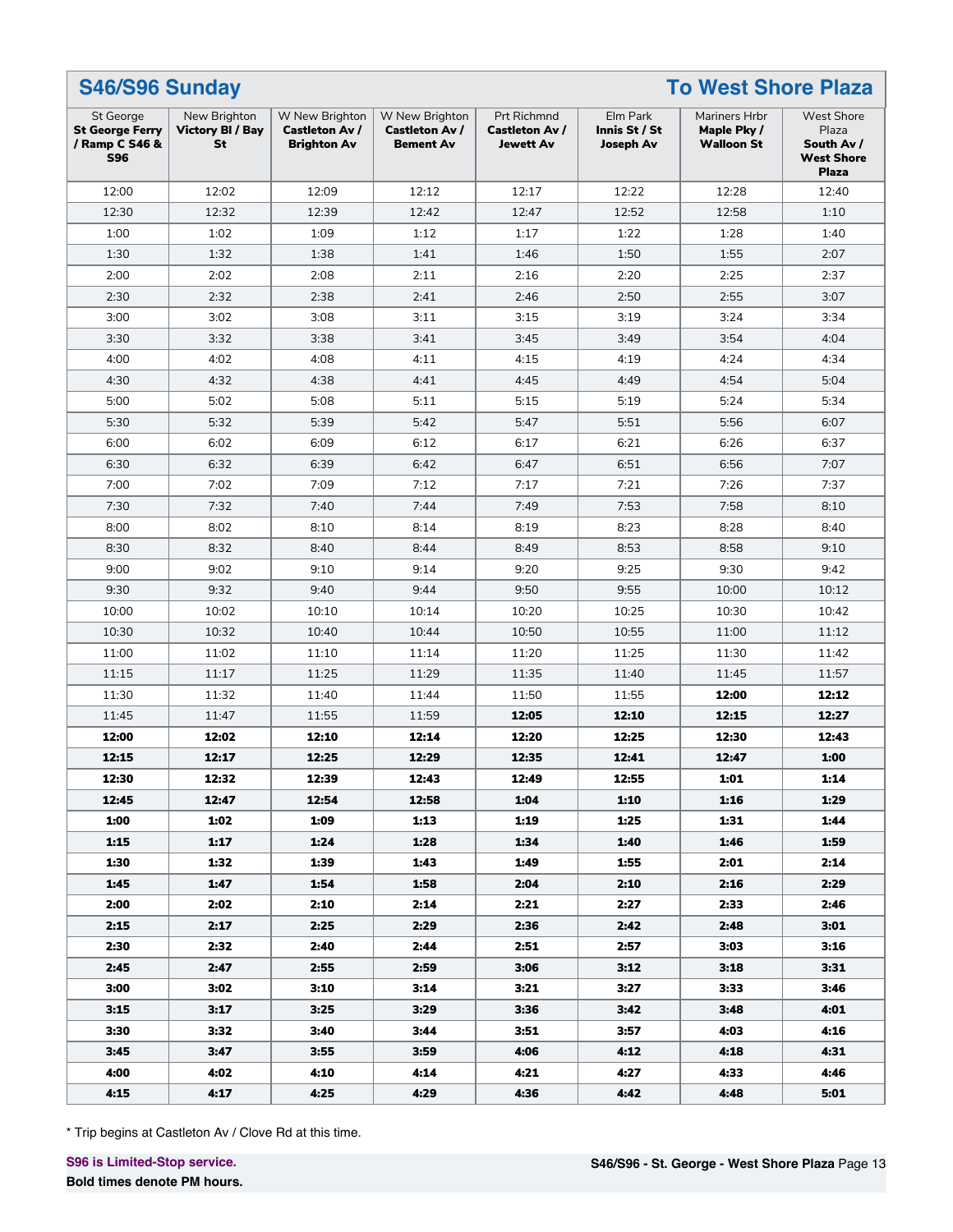| St George<br><b>St George Ferry</b><br>/ Ramp C S46 &<br><b>S96</b> | New Brighton<br><b>Victory BI / Bay</b><br>St | W New Brighton<br><b>Castleton Av /</b><br><b>Brighton Av</b> | W New Brighton<br>Castleton Av /<br><b>Bement Av</b> | Prt Richmnd<br><b>Castleton Av /</b><br><b>Jewett Av</b> | Elm Park<br>Innis St / St<br><b>Joseph Av</b> | Mariners Hrbr<br>Maple Pky/<br><b>Walloon St</b> | <b>West Shore</b><br>Plaza<br>South Av /<br><b>West Shore</b><br><b>Plaza</b> |
|---------------------------------------------------------------------|-----------------------------------------------|---------------------------------------------------------------|------------------------------------------------------|----------------------------------------------------------|-----------------------------------------------|--------------------------------------------------|-------------------------------------------------------------------------------|
| 4:30                                                                | 4:32                                          | 4:40                                                          | 4:44                                                 | 4:51                                                     | 4:57                                          | 5:03                                             | 5:16                                                                          |
| 4:45                                                                | 4:47                                          | 4:55                                                          | 4:59                                                 | 5:06                                                     | 5:12                                          | 5:18                                             | 5:31                                                                          |
| 5:00                                                                | 5:02                                          | 5:10                                                          | 5:14                                                 | 5:21                                                     | 5:27                                          | 5:33                                             | 5:46                                                                          |
| 5:15                                                                | 5:17                                          | 5:25                                                          | 5:29                                                 | 5:36                                                     | 5:42                                          | 5:48                                             | 6:01                                                                          |
| 5:30                                                                | 5:32                                          | 5:40                                                          | 5:44                                                 | 5:51                                                     | 5:57                                          | 6:03                                             | 6:16                                                                          |
| 5:45                                                                | 5:47                                          | 5:55                                                          | 5:59                                                 | 6:06                                                     | 6:11                                          | 6:17                                             | 6:30                                                                          |
| 6:00                                                                | 6:02                                          | 6:10                                                          | 6:13                                                 | 6:19                                                     | 6:24                                          | 6:30                                             | 6:43                                                                          |
| 6:15                                                                | 6:17                                          | 6:25                                                          | 6:28                                                 | 6:34                                                     | 6:39                                          | 6:45                                             | 6:58                                                                          |
| 6:30                                                                | 6:32                                          | 6:40                                                          | 6:43                                                 | 6:49                                                     | 6:54                                          | 7:00                                             | 7:13                                                                          |
| 6:45                                                                | 6:47                                          | 6:55                                                          | 6:58                                                 | 7:04                                                     | 7:09                                          | 7:15                                             | 7:28                                                                          |
| 7:00                                                                | 7:02                                          | 7:10                                                          | 7:13                                                 | 7:19                                                     | 7:24                                          | 7:30                                             | 7:43                                                                          |
| 7:15                                                                | 7:17                                          | 7:25                                                          | 7:28                                                 | 7:34                                                     | 7:39                                          | 7:45                                             | 7:58                                                                          |
| 7:30                                                                | 7:32                                          | 7:40                                                          | 7:43                                                 | 7:49                                                     | 7:54                                          | 8:00                                             | 8:13                                                                          |
| 7:45                                                                | 7:47                                          | 7:55                                                          | 7:58                                                 | 8:04                                                     | 8:09                                          | 8:15                                             | 8:28                                                                          |
| 8:00                                                                | 8:02                                          | 8:10                                                          | 8:13                                                 | 8:19                                                     | 8:24                                          | 8:30                                             | 8:41                                                                          |
| 8:01                                                                | 8:03                                          | 8:11                                                          | 8:14                                                 | 8:20                                                     | 8:25                                          | 8:31                                             | 8:42                                                                          |
| 8:30                                                                | 8:32                                          | 8:39                                                          | 8:42                                                 | 8:47                                                     | 8:52                                          | 8:57                                             | 9:08                                                                          |
| 9:00                                                                | 9:02                                          | 9:09                                                          | 9:12                                                 | 9:17                                                     | 9:22                                          | 9:27                                             | 9:38                                                                          |
| 9:01                                                                | 9:03                                          | 9:10                                                          | 9:13                                                 | 9:18                                                     | 9:23                                          | 9:28                                             | 9:39                                                                          |
| 9:30                                                                | 9:32                                          | 9:39                                                          | 9:42                                                 | 9:47                                                     | 9:52                                          | 9:57                                             | 10:08                                                                         |
| 10:00                                                               | 10:02                                         | 10:09                                                         | 10:12                                                | 10:17                                                    | 10:22                                         | 10:27                                            | 10:38                                                                         |
| 10:30                                                               | 10:32                                         | 10:39                                                         | 10:42                                                | 10:47                                                    | 10:52                                         | 10:57                                            | 11:08                                                                         |
| 11:00                                                               | 11:02                                         | 11:09                                                         | 11:12                                                | 11:17                                                    | 11:22                                         | 11:27                                            | 11:38                                                                         |
| 11:30                                                               | 11:32                                         | 11:39                                                         | 11:42                                                | 11:47                                                    | 11:52                                         | 11:57                                            | 12:08                                                                         |

<sup>\*</sup> Trip begins at Castleton Av / Clove Rd at this time.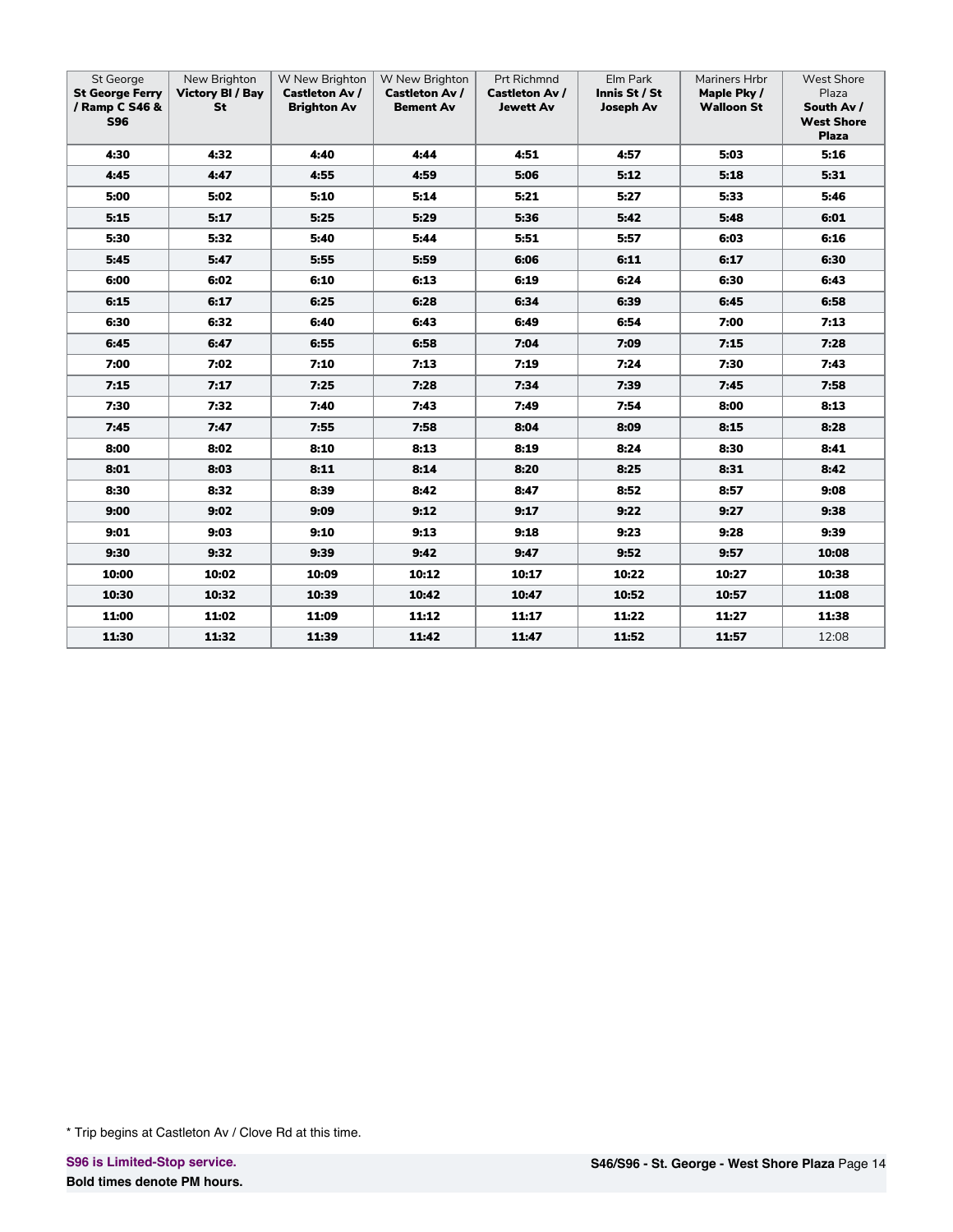## **S46/S96 ME Bus Timetable**



St. George - West Shore Plaza via Castleton Av Local and Limited-Stop Service Effective June 26, 2022

For accessible subway stations, travel directions and other information: **Visit www.mta.info or call us at 511**

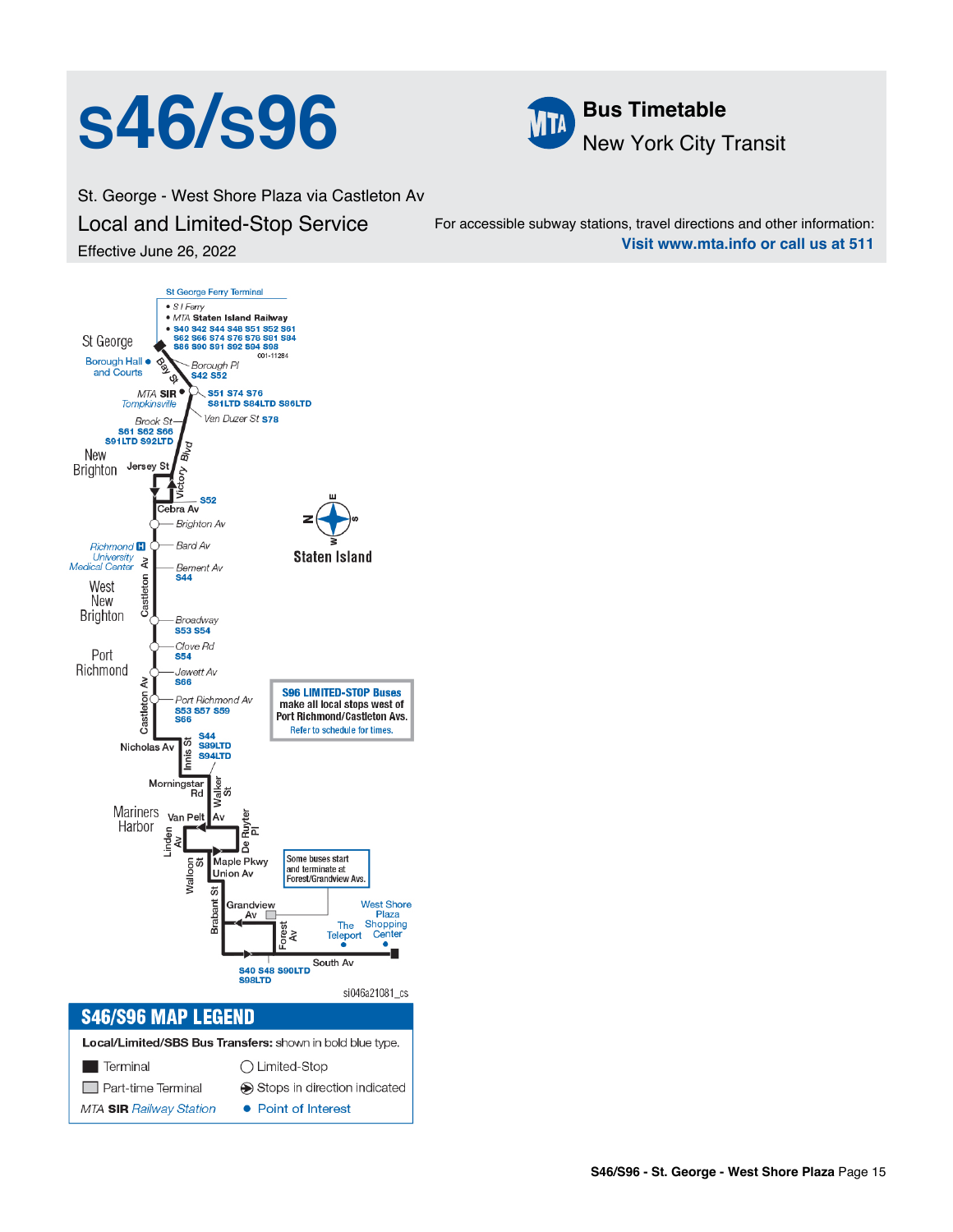**Fares** – MetroCard® is accepted for all MTA New York City trains (including Staten Island Railway - SIR), and, local, Limited-Stop and +SelectBusService buses (at MetroCard fare collection machines). Express buses only accept 7- Day Express Bus Plus MetroCard or Pay-Per-Ride MetroCard. All of our buses and +SelectBusService Coin Fare Collector machines accept exact fare in coins. Dollar bills, pennies, and half-dollar coins are not accepted. OMNY is the MTA's new fare payment system. Use your contactless card or smart device to pay the fare on buses and subways. Visit omny.info for details of the rollout.

**Free Transfers** – Unlimited Ride MetroCard permits free transfers to all but our express buses (between subway and local bus, local bus and local bus etc.) Pay-Per-Ride MetroCard allows one free transfer of equal or lesser value if you complete your transfer within two hours of the time you pay your full fare with the same MetroCard. If you pay your local bus fare with coins, ask for a free electronic paper transfer to use on another local bus.

**Reduced-Fare Benefits** – You are eligible for reduced-fare benefits if you are at least 65 years of age or have a qualifying disability. Benefits are available (except on peak-hour express buses) with proper identification, including Reduced-Fare MetroCard or Medicare card.

**Children** – The subway, SIR, local, Limited-Stop, and +SelectBusService buses permit up to three children, 44 inches tall and under to ride free when accompanied by an adult paying full fare.

**Terms and Conditions** – Fares and MetroCard use are subject to applicable tariffs and conditions of use.

#### **Bus Operator Apple Award**

If you think your bus operator deserves an Apple Award--our special recognition for this service, courtesy and professionalism-- go to mta.info/customer-feedback or call 511 and give us the badge or bus number.

#### **Holiday Service 2022**

**Reduced weekday service operates on:** Martin Luther King Day\*, Day After Thanksgiving\*.

**Saturday service operates on:** Presidents Day\*, Independence Day, Dec 26.

**Sunday service operates on:** Memorial Day, Labor Day, Thanksgiving Day, Christmas Day+, New Years Day+.

\* Special schedules for these days will be available at [mta.info](https://new.mta.info/) for express routes only.

+ Service information for the day preceding this holiday or holiday weekend will be provided on [mta.info](https://new.mta.info/), and on service notices posted on buses.

Information in this timetable is subject to change without notice. Traffic conditions and weather can affect running time.

| <b>Travel Help and Information</b>                            | <b>IF YOU SEE</b><br><b>SOMETHING, SAY</b><br><b>SOMETHING.</b>                                                |  |  |
|---------------------------------------------------------------|----------------------------------------------------------------------------------------------------------------|--|--|
| <b>One MTA</b><br>511<br>One Number.<br>Call 511 and say MTA. | <b>Be suspicious of</b><br>anything<br>unattended.<br>Tell a cop, an MTA<br>employee or call<br>1-888-692-7233 |  |  |
| TTY/TDD users only 711                                        | (1-888-NYC-SAFE).                                                                                              |  |  |
| <b>Online:</b> www.mta.info                                   |                                                                                                                |  |  |

**Filing a Title VI Complaint** – MTA New York City Transit ("NYC Transit") and<br>MTA Bus Company are committed to providing non-discriminatory service to<br>ensure that no person is excluded from participation in, or denied the

To request more information about Title VI or to submit a written complaint if you believe that you have been subjected to discrimination, you may contact NYC<br>Transit's Office of Equal Employment Opportunity, 130 Livingston Street, 3rd Floor,<br>Brooklyn, NY 11201.

In addition to your right to file a complaint with NYC Transit and MTA Bus<br>Company, you have the right to file a Title VI complaint with the U.S. Department<br>of Transportation, Federal Transit Administration, Office of Civi